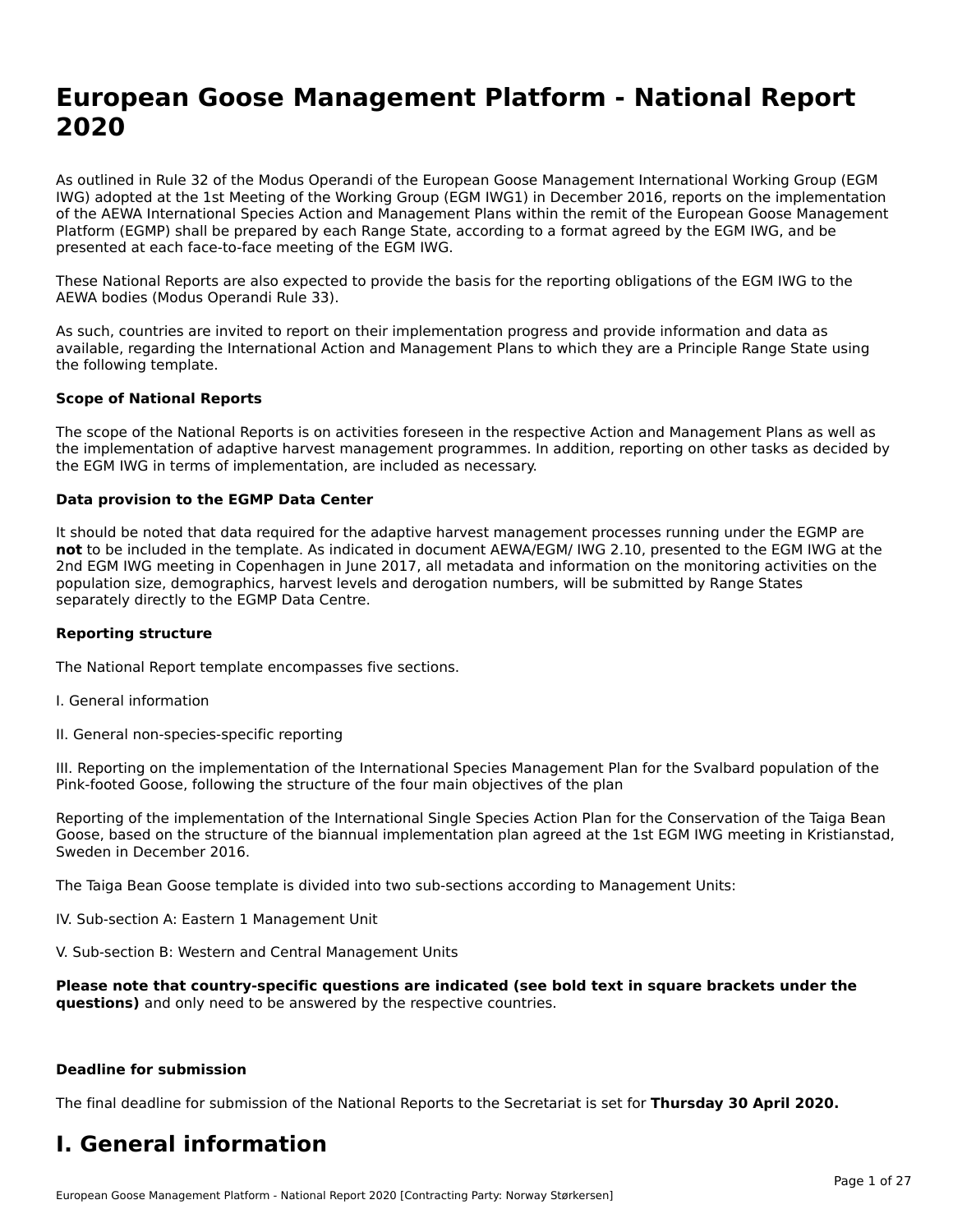#### **To be completed by all Range States**

Name of reporting country › Norway

# **Designated National EGMP Administrative Authority**

Full name of the institution › Norwegian Environment Agency

Name and title of the head of institution› Director General Ellen Hambro

Mailing address - Street and number › Norwegian Environment Agency

P.O. Box › P.O. Box 5672 Torgard

Postal code› 7485

City › Trondheim

**Country** › Norway

Telephone › +4773580500

E-mail› postmottak@miljodir.no

Website› www.miljodirektoratet.no

## **Designated National Government Representative (NGR) for EGMP matters**

Name and title of the NGR › Principal Adviser Øystein Størkersen

Affiliation (institution, department) › Norwegian Envrionment Agency

Mailing address - Street and number > oystein.storkersen@miljodir.no

P.O. Box › P.O. Box 5672 Torgard

Postal code› 7485

City › Trondheim

**Country** › Norway

Telephone  $+4773580500$ 

E-mail› oystein.storkersen@miljodir.no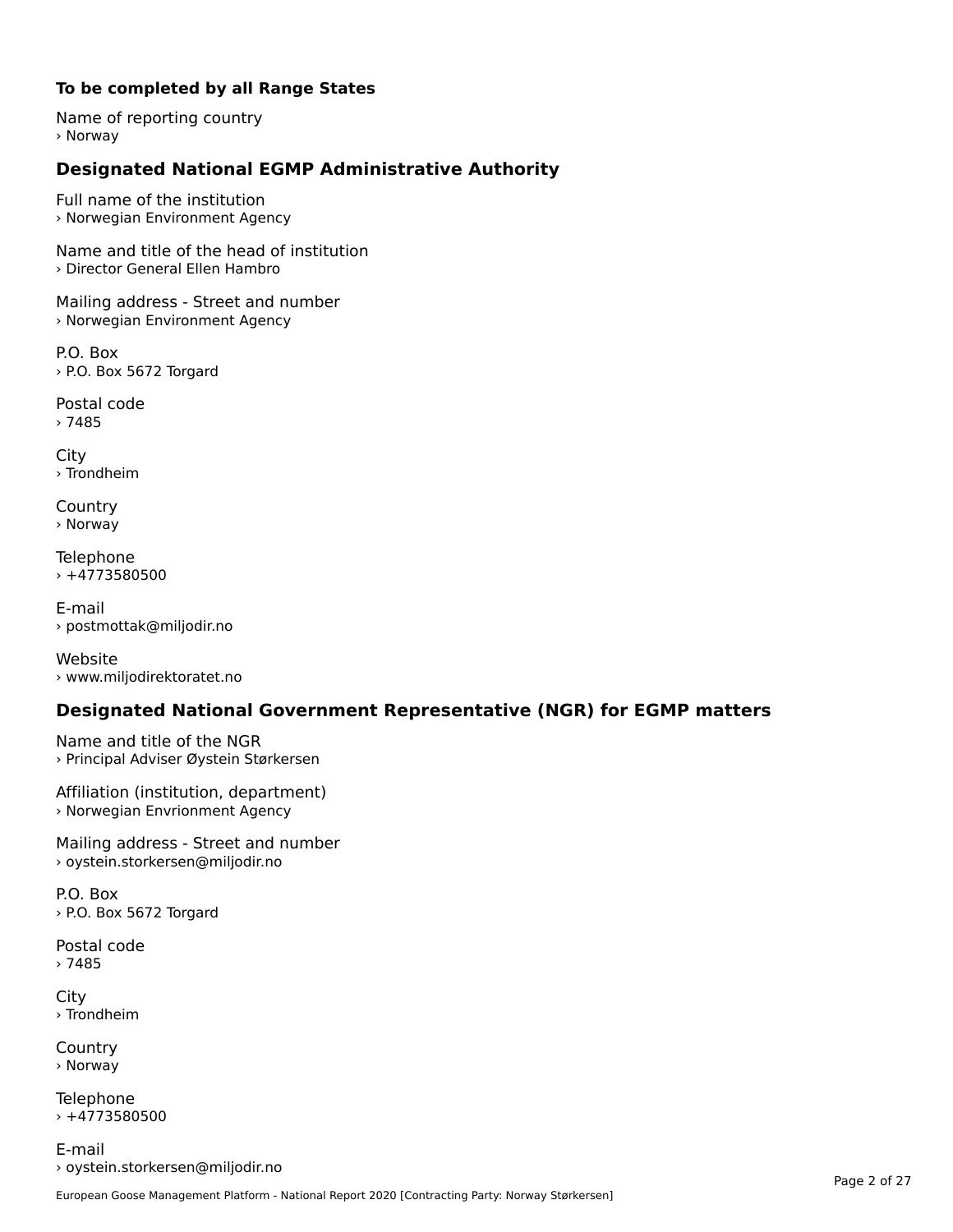Website› www.miljodirektoratet.no

#### **Additional designated National Government Representative (NGR) for EGMP matters (if available)**(if available)

Name and title of the NGR› Senior Adviser Arild Espelien

Affiliation (institution, department) › Norwegian Environment Agency

Mailing address - Street and number › Arild.espelien@miljodir.no

P.O. Box› P.O. Box 5672 Torgard

Postal code› 7485

**City** › Trondheim

**Country** › Norway

Telephone › +4773580500

E-mail› arild.robert.espelien@miljodir.no

Website › www.miljodirektroratet.no

# **Designated National Expert (NE) for EGMP matters**

Name and title of the NE › Senior Researcher Ingunn Tombre

Affiliation (institution, department) › Norwegian Institute for Nature Research/NINA

Mailing address - Street and number › Ingunn.tombre@nina.no

P.O. Box› P.O. Box 6606 Langnes

Postal code› 9296

**City** › Tromsø

**Country** › Norway

**Telephone**  $+4773801400$ 

E-mail› ingunn.tombre@nina.no

Website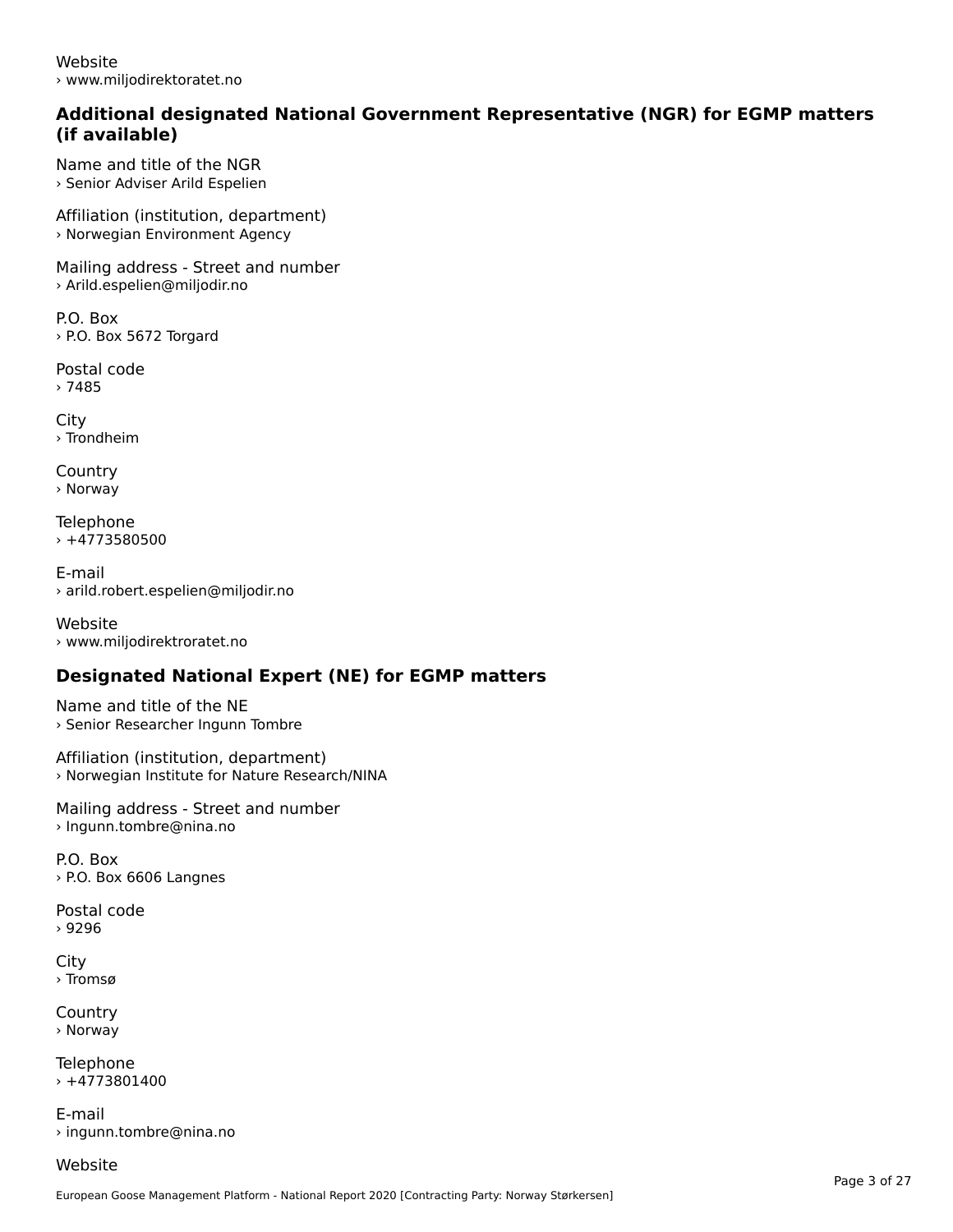› www.nina.no

## **Additional designated National Expert (NE) for EGMP matters (if available)**

Name and title of the NE Affiliation (institution, department) Mailing address - Street and number  $\overline{P}$ ›Postal code City ›**Country Telephone**  $\bar{\phantom{a}}$ E-mail›Website›

#### **Other relevant institutions/entities/individual experts that have contributed to this report**report

Please insert information on any other relevant institutions/entities/individual experts that have › Norwegian Farmers Union: Ove Martin Gundersen (ove.martin.gundersen@bondelaget.no) *,* Norwegian Fanners Omon. Ove<br>Norwegian Hunters Association: Webjørn Svendsen (ws@njff.no)

# **Additional information and comments (optional)**

Please insert additional information and comments ›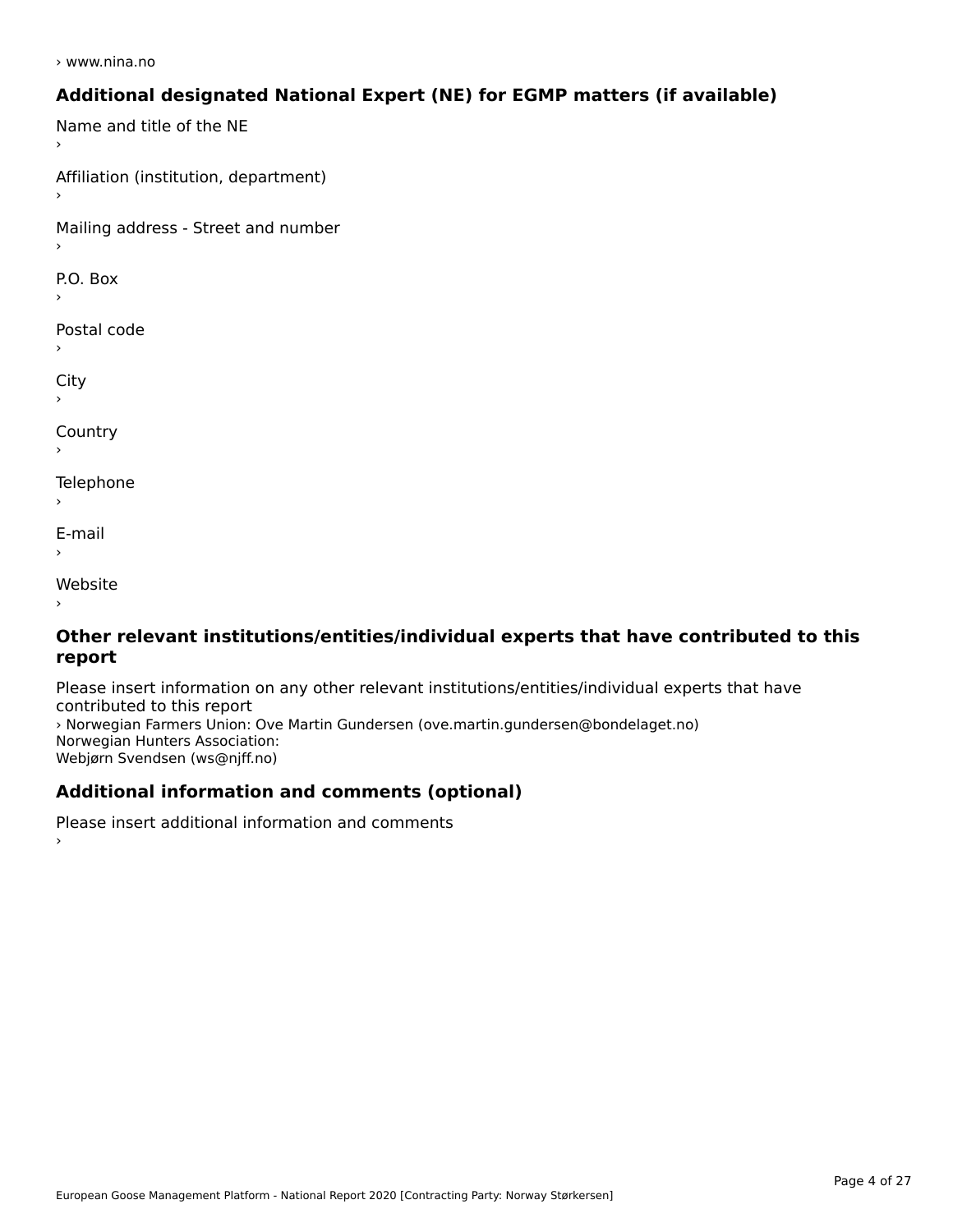#### **II. General non-species-specific reporting**

#### **To be completed by all Range States**

II.1. Are you monitoring the level of agricultural conflict (damage, complaints) with geese in your country n.i. Are you monitoring the lever or agricultural connict (damage, complaints) with g<br>on national (centralized for the entire country), regional(sub-national) or local level?

(PfG ISMP p.33, Objective II  $(4+5)$ ) Please select only one option ☑ Yes**☑ Yes**<br>□ No □ No<br>□ Not relevant

Please indicate the level:

Possibility for multiple options  $\Box$  National (centralized for the entire country) ☑ Regional (sub-national)

☐ Local

#### **National (centralized for the entire country) monitoring**

Please provide details on the national monitoring methods, units, frequency and the coverage

Are these national activities species-specific? Please select only one optionPlease select only one option<br>□ Yes ☐ No $\Box$  No

Please list the species

›

#### **Regional (sub-national) monitoring**

Please provide details on the regional monitoring methods, units, frequency and the coverage › Conducted in one region in North-Norway (Vesterålen) for the Svalbard BG staging population and for PfG a their spring staging areas. Method is counts of droppings at several hundred fields to quantify geese usage. their spring staging areas. Method is counts or droppings at several number hends to quantify geese usage.<br>This is a basis for three funding levels in the compensation scheme (total compensation is a political decision and not directly linked to damages).

Are these regional activities species-specific? ∧ne enese regional acciv<br>Please select only one option **☑ Yes**<br>□ No

Please list the species › BG & PfG.

# **Local monitoring**

Please provide details on the local monitoring methods, units, frequency and the coverage

Are these local activities species-specific? Please select only one option☐ Yes☐ No

Please list the species ›

Please explain the reasons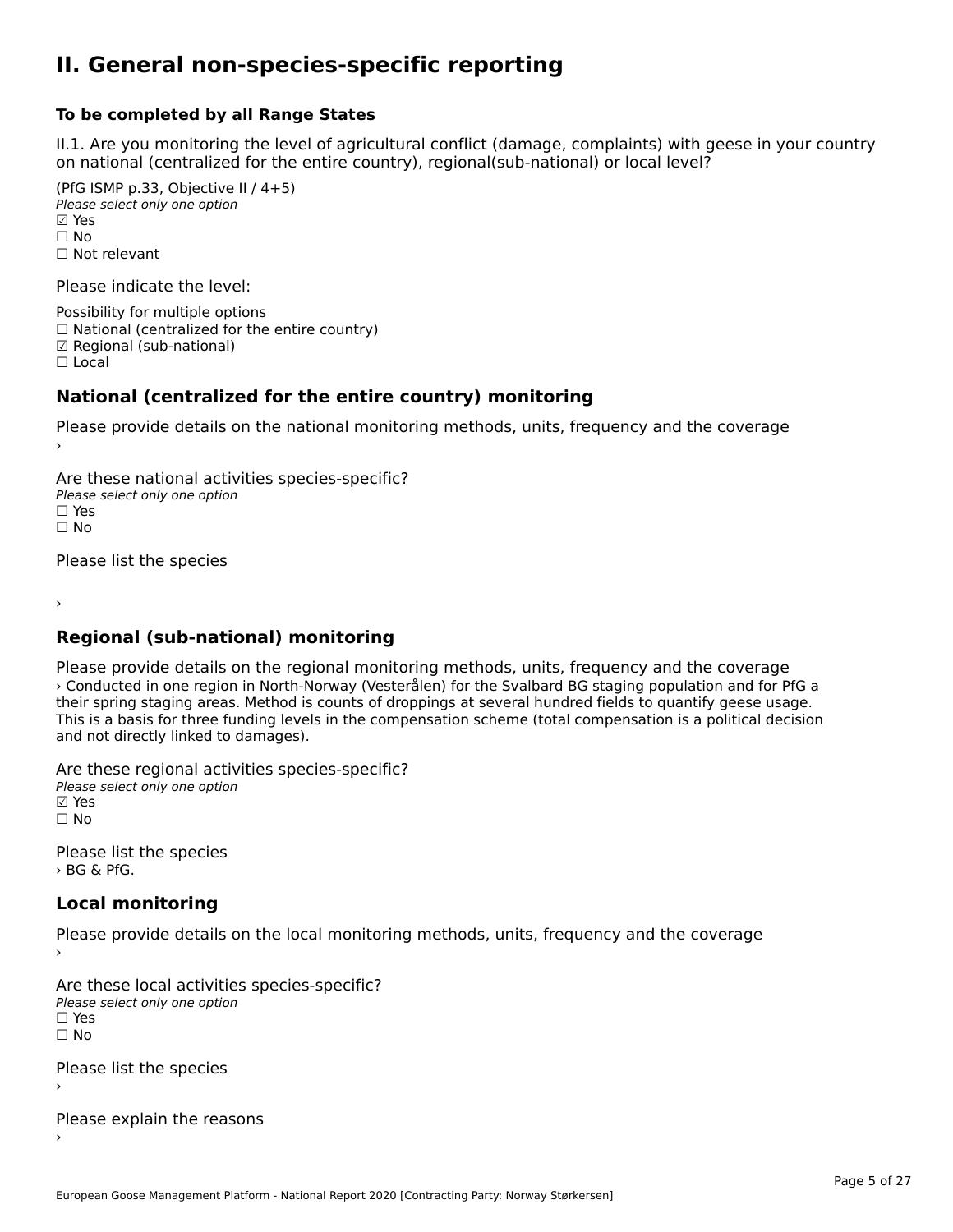II.2. What management measures does your country apply to manage agricultural conflicts related to

(PfG ISMP p. 33, Objective II  $(4+5)$ )

Possibility for multiple options

rossibility for maltiple options<br>□ No agricultural conflict related to geese has been recorded in my country

 $\Box$  No management measures are applied to manage agricultural conflicts related to geese

☑ Compensation schemes (payments to farmers for losses e.g. crop damage)

© Compensation schemes (payments to familers for losses e.g. crop damage)<br>□ Subsidy schemes (payments to support farmers to provide for/tolerate geese on their land, replacing agricultural

use,<br>☑ Scaring schemes or other preventive measures designed to actively keep geese away from farmland

**■** Scaring scrientes of other preventive measures designed to a<br>□ Designation of goose foraging areas (accommodation areas)

☑ Derogation shooting to keep geese away from sensitive crops and to reduce population size

⊠ Derogation shooting to keep geese away nom sensitive crops and<br>□ Any other management measures to alleviate agricultural conflict

# **No management measures are applied**

Please explain the reasons ›

# **Compensation schemes (payments to farmers for losses e.g. crop damage)**

Please indicate the level at which the schemes are applied

Possibility for multiple options

rossibility for multiple options<br>□ National (centralized for the entire country)

□ Regional (centranzed to<br>☑ Regional (sub-national)

☐ Local

Please explain how the damage (yield loss) is determined › Compensation relates to no scaring of geese.

Are these schemes species-specific?

ric criese serientes spec<br>Please select only one option

☑ Yes

☐ No

Please provide details on the species-specific measures › Mainly separate occurence of the two species.

Please provide any other details (e.g. results), if available

Please explain the reasons›

Is the effectiveness of this scheme evaluated?Please select only one option ☑ Yes☐ No

Please provide details on the evaluation of effectiveness › Annual monitoring and annual compensation.

Please provide any other details (e.g. results), if available

Please explain the reasons

#### **Subsidy schemes (payments to support farmers to provide for/tolerate geese on their land, replacing agricultural use)**land, replacing agricultural use)

Please indicate the level at which subsidy schemes are provided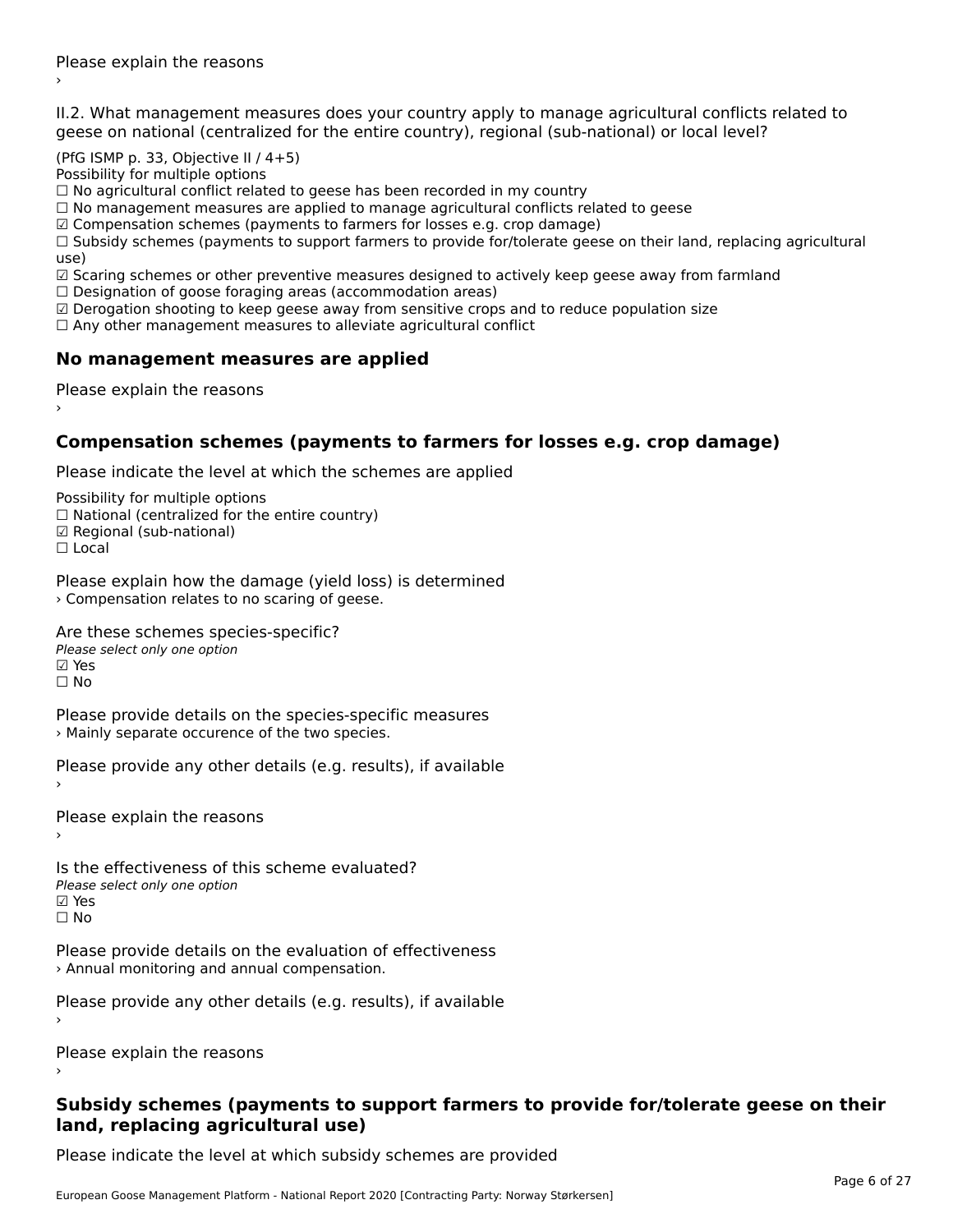Possibility for multiple options rossibility for multiple options<br>□ National (centralized for the entire country) □ National (centralized io<br>□ Regional (sub-national) ☐ Local

Please provide details on the subsidy schemes

Are these schemes species-specific? ∩ne these senemes spe<br>Please select only one option □ Yes<br>□ No

Please provide details on the species-specific measures

Please provide any other details (e.g. results) if available

Please explain the reasons

Is the effectiveness of this scheme evaluated?□ CITC CITCCLIVENC55 OF C<br>Please select only one option  $\square$  Yes ☐ No

Please provide details on the evaluation of effectiveness

Please provide any other details (e.g. results) if available

Please explain the reasons

#### **Scaring schemes or other preventive measures designed to actively keep geese away from farmland**

Please indicate the level of the schemes

Possibility for multiple options rossibility for multiple options<br>□ National (centralized for the entire country) □ National (centralized io<br>□ Regional (sub-national) ☑ Local

Please provide details on the scaring schemes or other preventive measures

Is the effectiveness of this scheme evaluated?Please select only one option☑ Yes☐ No

Please provide details on the evaluation of effectiveness riedse provide details<br>> No general evaluation.

Please provide any other details (e.g. results) if available

Please explain the reasons

# **Designation of goose foraging areas (accommodation areas)**

Please provide details on the foraging areas (accommodation areas)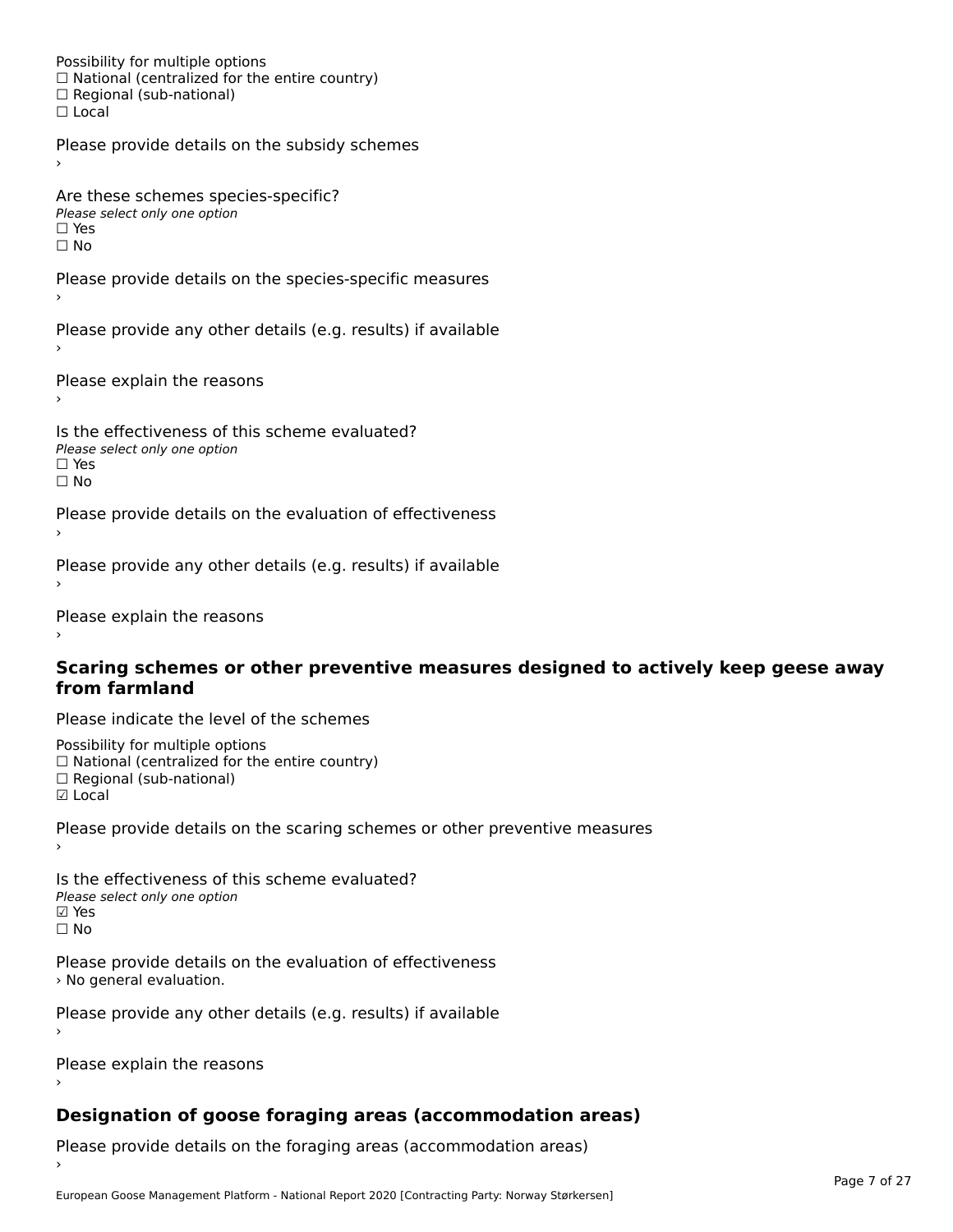Please indicate at which level the foraging areas are designated

Possibility for multiple options rossibility for multiple options<br>□ National (centralized for the entire country) □ Regional (sub-national)<br>□ Regional (sub-national)

Is the effectiveness of accommodation areas evaluated?Please select only one option ☐ Yesים וכ<br>⊡ No

Please provide details on the evaluation of effectiveness

Please provide any other details (e.g. results), if available

Please explain the reasons›

#### **Derogation shooting to keep geese away from sensitive crops and to reduce population size**population size

Please provide species-specific details on the derogation shooting › Applications according to wildlife act regulation and related to specific species. These are handled at the *Applications* according<br>local municipal Level.

Please indicate the application level of the derogation shooting

Possibility for multiple options rossibility for multiple options<br>□ National (centralized for the entire country) □ National (centralized io<br>□ Regional (sub-national) ☑ Local

Is the effectiveness of derogation shooting evaluated? □ the enectiveness of o<br>Please select only one option ☐ No

Please provide details on the evaluation of effectiveness › Partly on regional basis. Under evaluation.

Please provide any other details (e.g. results), if available

Please explain the reasons

**Any other management measures taken to alleviate agricultural conflicts**

Please provide details on the management measures that are taken

Please indicate the level of the measures

Possibility for multiple options rossibility for multiple options<br>□ National (centralized for the entire country) □ National (centralized io<br>□ Regional (sub-national) ☐ Local

Are these measures species-specific?∩ne these measures spe<br>Please select only one option □ Yes<br>□ No

Please give details on the species-specific measures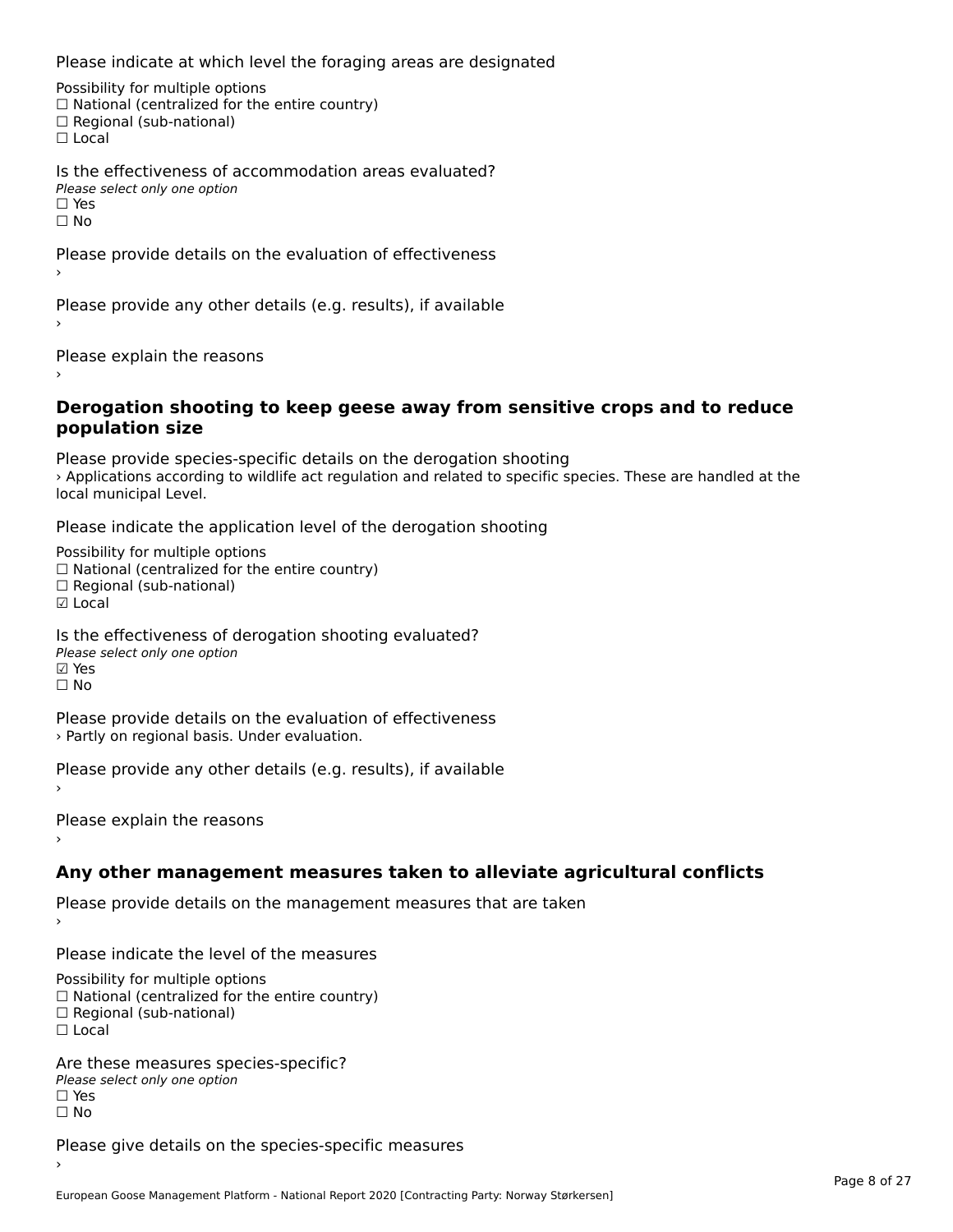Please provide brief details (attach file or provide weblink)

Please explain the reasons›

Is the effectiveness of these measures evaluated?Please select only one option☐ Yes☐ No

Please provide details on the evaluation of effectiveness

Please provide any other details (e.g. results), if available

Please explain the reasons›

II.3. Has your country developed new or adjusted existing legislation to facilitate the implementation of

(TBG ISSMP; PfG ISSMP)

Please select only one option ☑ Yes

☐ The legislation has been reviewed and no need to adjust existing or develop new legislation has been identified ☐ No, but the development of new or adjustment of existing legislation is currently under political discussion ☐ No, but the development of new or adjustment of existing legislation is currently under technical discussion $\Box$  No, but the development of new or adjustment of existing legislation is currently under technical discussion □ No, but the development of hew or adjustment of existing regislation is currently under technical discussion<br>□ The legislation has not been reviewed yet for any possible need of adjustment or development of new legislat

You have attached the following Web links/URLs to this answer.

[Wildlife act regulation](https://lovdata.no/dokument/SF/forskrift/2020-04-01-565?q=vilt) - Incl i.a. rules on derogation shooting.

Please provide details on the new legislation or the adjustments to existing legislation and the issues auuresseu

Please attach the legislation

Please indicate if you have used the Guidance on Implementation of AHM through Domestic Legal riease indicate ir you have used the<br>Regulations (adopted at EGM IWG3) **Regardents (dubpled a)**<br>Please select only one option ☐ Yes☐ No

Please explain what other guidance has been used instead

Please provide details

Is there an anticipated date to conclude considerations related to development or adjustment of legislation related to Arm within your country

Is there an anticipated date to conclude considerations related to development or adjustment of legislation Proced to Arm within your country

Please explain the reasons

Please specify›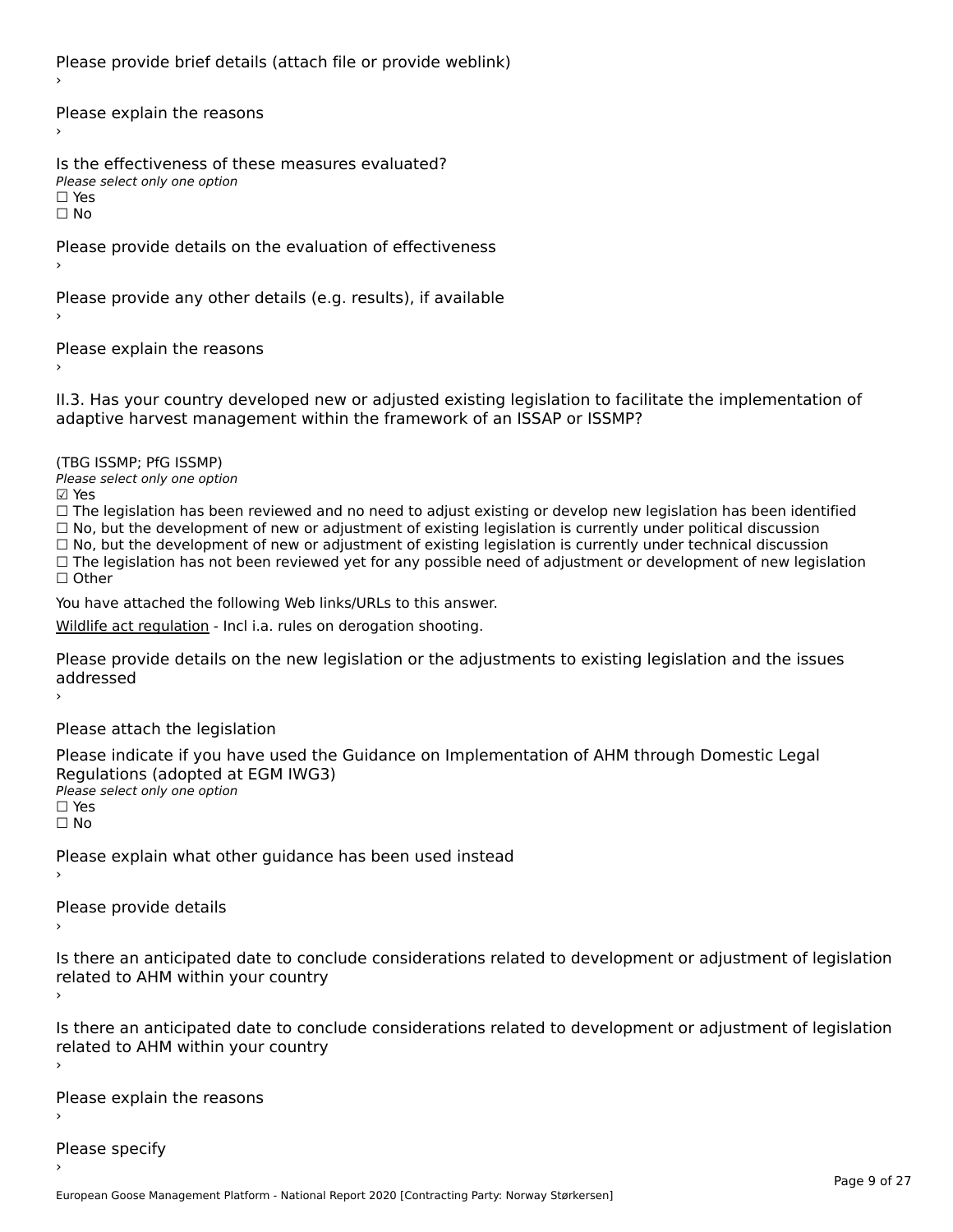# **III. Pink-footed Goose International Species Management Plan (PFG**III. FIIIN-IUULEU GUUSE IIILEI II**atiunai Species Management Fian (FTG**<br>ISMD)

#### **Praticipating Range States: Belgium, Denmark, the Netherlands, Norway**

## **General Implementation**

III.1. Does your country have a national (centralized for the entire country), regional (sub-national) or local

(PfG ISMP, p. 29; Objective II+IV/6) Please select only one option *Please select only one option*<br>☑ Yes, adopted and being implemented  $□$  Yes, adopted and being implemented  $□$  Yes, adopted but not being implemented  $\Box$  A plan(s) is/are being developed ☐ No

Please indicate the level of the plan

Possibility for multiple options rossibility for multiple options<br>□ National (centralized for the entire country) □ National (centralized io<br>☑ Regional (sub-national) ☐ Local

#### **National management plan**

Please indicate the date of adoption

 **National** Management Plan

›

Please indicate by whom the plan was adopted

**National** Management Plan ›

Please provide details about the implementing agency

**National** Management Plan ›

Please provide a reference to the plan

**National** Management Plan ›

Please provide a main contact

**National** Management Plan ›

Does the management plan/s promote recreational uses such as tourism and hunting?

(PfG ISMP, p. 33, Objective II+IV/6) Please select only one optionPlease select only one option  $\square$  Yes ☐ No

Please provide more details on the activities

Please indicate the economic, cultural and other value of the recreational activities at national level

Please explain the reasons

## **Regional management plan**

In case of various management plans, please upload a document or table listing all the management plans, $\frac{1}{2}$  case of various management plans, please uploa including the details required in the sections below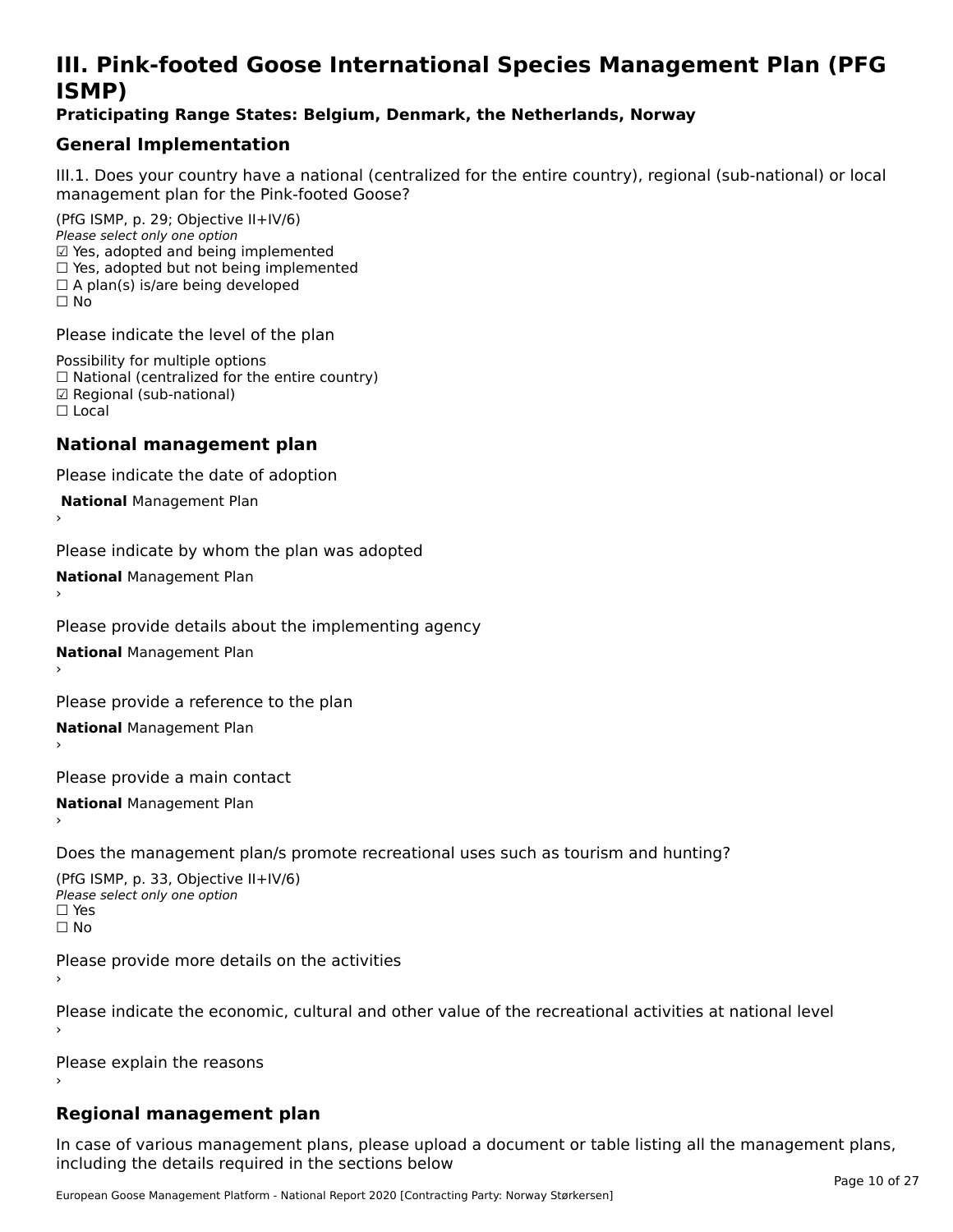›

You have attached the following documents to this answer.[Regional\\_Management\\_Plans\\_Norway\\_PINKFEETS.pdf](http://aewa-ort.ort-production.linode.unep-wcmc.org/answers/2848220/documents/1986) - List regional management plans in Norway,pinkfeets

#### Please indicate the region the plan encompasses

**Regional** Management Plan **Negional** Management Flan<br>> Mid-Norway (Trøndelag County) anu<br>North-Norway (Vesterålen, Nordland County)

#### Please indicate the date of adoption

**Regional** Management Plan  $\rightarrow$  2010 & 2016.

#### Please indicate by whom the plan was adopted

**Regional** Management Plan **Regional** Management Flan<br>> County Governor and municipality.

#### Please provide details about the implementing agency

**Regional** Management Plan **Regional** Management Flan<br>> County Governor and municipality.

Please provide a reference to the plan

#### **Regional** Management Plan

› Fylkesmannen i Nord-Trøndelag (County Governor of Nord-Trøndelag), 2010. Forvaltningsplan for vår- og høsttrekkende kortnebbgås i Nord-Trøndelag (in Norwegian; Management Plan for spring and autumn-staging pinkf-footed geese in Nord-Trøndelag). Rapport Miljøvernavdelingen 03/2010 Sortland Municipality 2016 (Compiler). REVIDERT FORVALTNINGSPLAN FOR GJESS I VESTERÅLSKOMMUNENE (in Norwegian; Revised Management Plan for geese in the municipalities in Vesterålen).

Please provide a main contact

**Regional** Management Plan **Negional** Management Flan<br>› Ingunn Tombre & Ole Martin Gundersen.

Does the management plan promote recreational uses such as tourism and hunting?

(PfG ISMP, p. 33,Objective II+IV/6) Please select only one option ☑ Yes☐ No

Please provide more details on the activities › Organized through project and involvig the hunters union and farmers union coordinator (Gundersen).

Please indicate the economic, cultural and other value of the recreational activities at regional level

Please explain the reasons ›

# **Local management plan**

In case of various management plans, please upload a document or table listing all the management plans, including the details required in the sections below

Please indicate the area the plan encompasses

**Local** Management Plan

Please indicate the date of adoption

**Local** Management Plan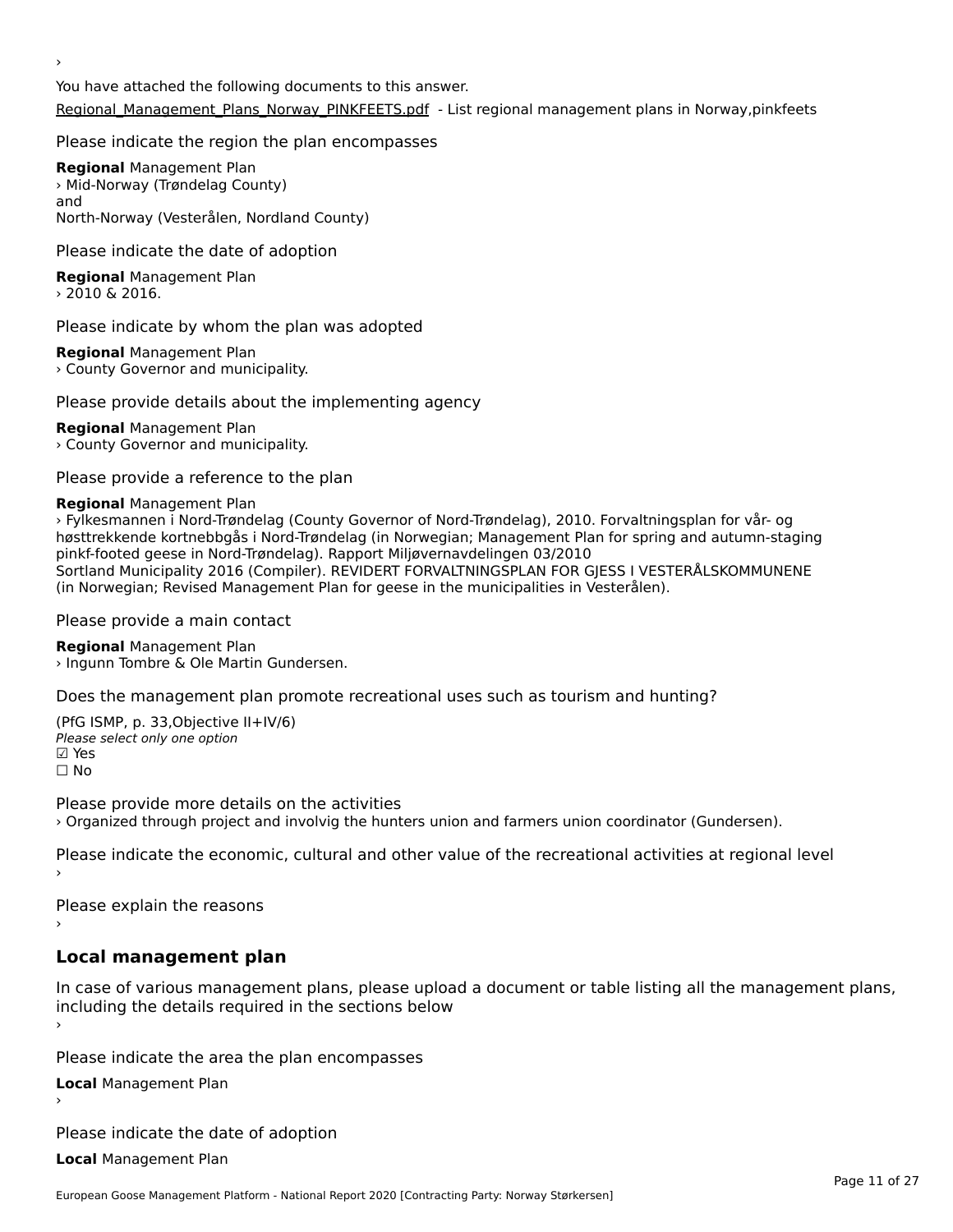Please indicate by whom the plan was adopted **Local** Management Plan

Please provide details about the implementing agency **Local** Management Plan

Please provide a reference to the plan

**Local** Management Plan

›

Please provide a main contact

**Local** Management Plan

Does the management plan promote recreational uses such as tourism and hunting?

(PfG ISMP, p. 33, Objective II+IV/6) ∩ Please select only one option □ Yes<br>□ No

Please provide more details on the activities

Please indicate the economic, cultural and other value of the recreational activities at local level

Please explain the reasons ›

Please indicate the level of the plan ∩ease marcate the lever of the plan<br>□ National (centralized for the entire country) □ National (centralized io<br>□ Regional (sub-national) ☐ Local

#### **National management plan**

Please indicate the date of adoption National management plan Please indicate by whom the plan was adopted National management plan Please provide details about the implementing agency National management plan

Please provide a reference to the plan

National management plan

Please provide a main contact

National management plan

# **Regional management plan**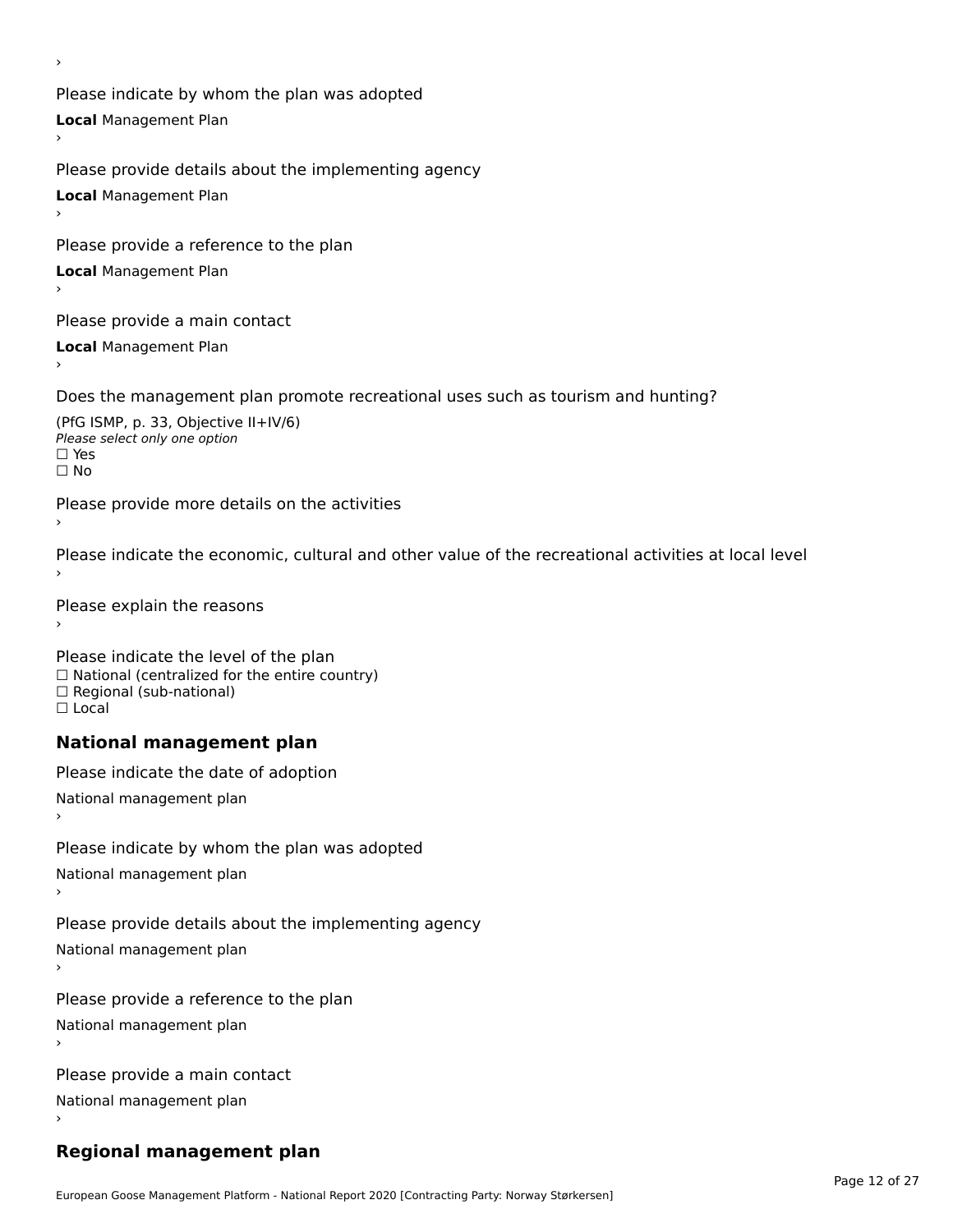Please indicate the region the plan encompasses Regional management plan

Please indicate the date of adoption Regional management plan

Please indicate by whom the plan was adopted Regional management plan

Please provide details about the implementing agency Regional management plan

Please provide a reference to the plan Regional management plan

Please provide a main contact Regional management plan

# **Local management plan**

Please indicate the area the plan encompasses Local management plan›

Please indicate the date of adoption Local management plan١,

Please indicate by whom the plan was adopted Local management plan›

Please provide details about the implementing agency Local management plan١,

Please provide a reference to the plan Local management plan

›

Please provide a main contact

Local management plan١,

In case of various management plans, please upload a document or table listing all the management plans,in case or various management plans, please upload including the details required in the sections above

Are the management plan/s promoting recreational uses such as tourism and hunting?

(PfG ISMP, p. 33, Objective II+IV/6) ∩ Please select only one option □ Yes<br>□ No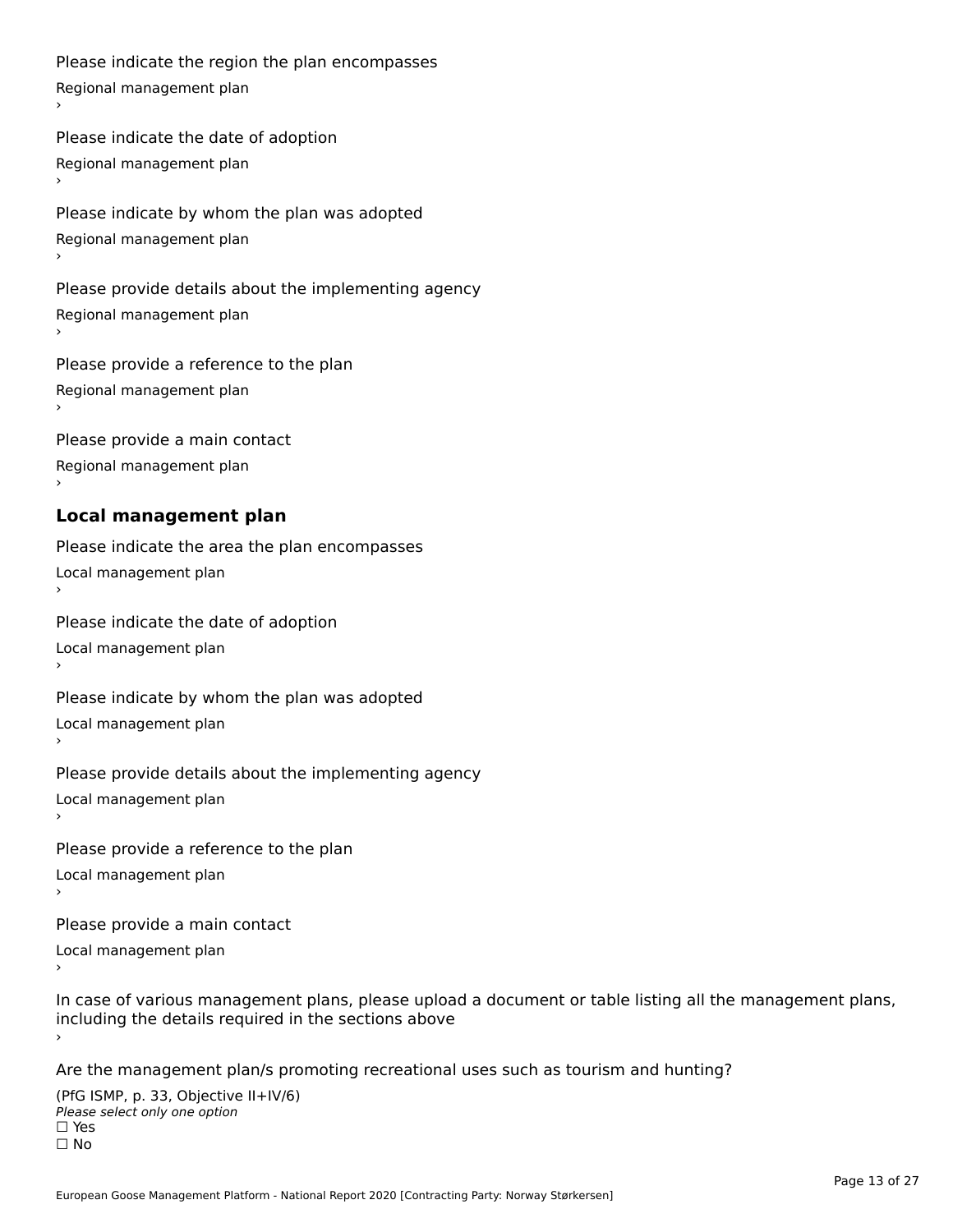Please provide more details on the planned activities

Please explain the reasons›

Please indicate why the plan is not being implemented

Please indicate the timeline for the finalization of the plan

Please indicate when it is expected to be adopted

Please indicate the level of the plan(s) (National, regional, local)

Please explain the reasons

Field for additional information on management plan/s (optional)

III.2. Has your country established a working group to support the implementation of the PfG ISMP?

(PfG ISMP, p. 29, Objective  $I+II+II+IV/1$ ) Please select only one option *riease select omy one option*<br>☑ Yes, a working group has been established □ Tes, a working group has been established<br>□ The establishment of a working group is under consideration

Please indicate the type of working group that has been established

Possibility for multiple options rossibility for multiple options<br>☑ National (centralized for the entire country) ☑ Regional (sub-national) ☐ Local

# **National working group**

Please indicate the date of establishment

Please list the working group members and coordinator › Informal and conducted by national coordinators, such as NINA, NEA and farmers union reps.

Please provide details about the functions of the working group › Sharing information on best practices, and on EGMP processes.

Please provide a main contact › Tombre, Gundersen & Espelien.

## **Regional working group**

In case of multiple regional working groups, please upload a document or table listing all the working groups, including the details required in the sections below

Please indicate the region the working group services ›

Please indicate the date of establishment ›

Please list the working group members and coordinator ›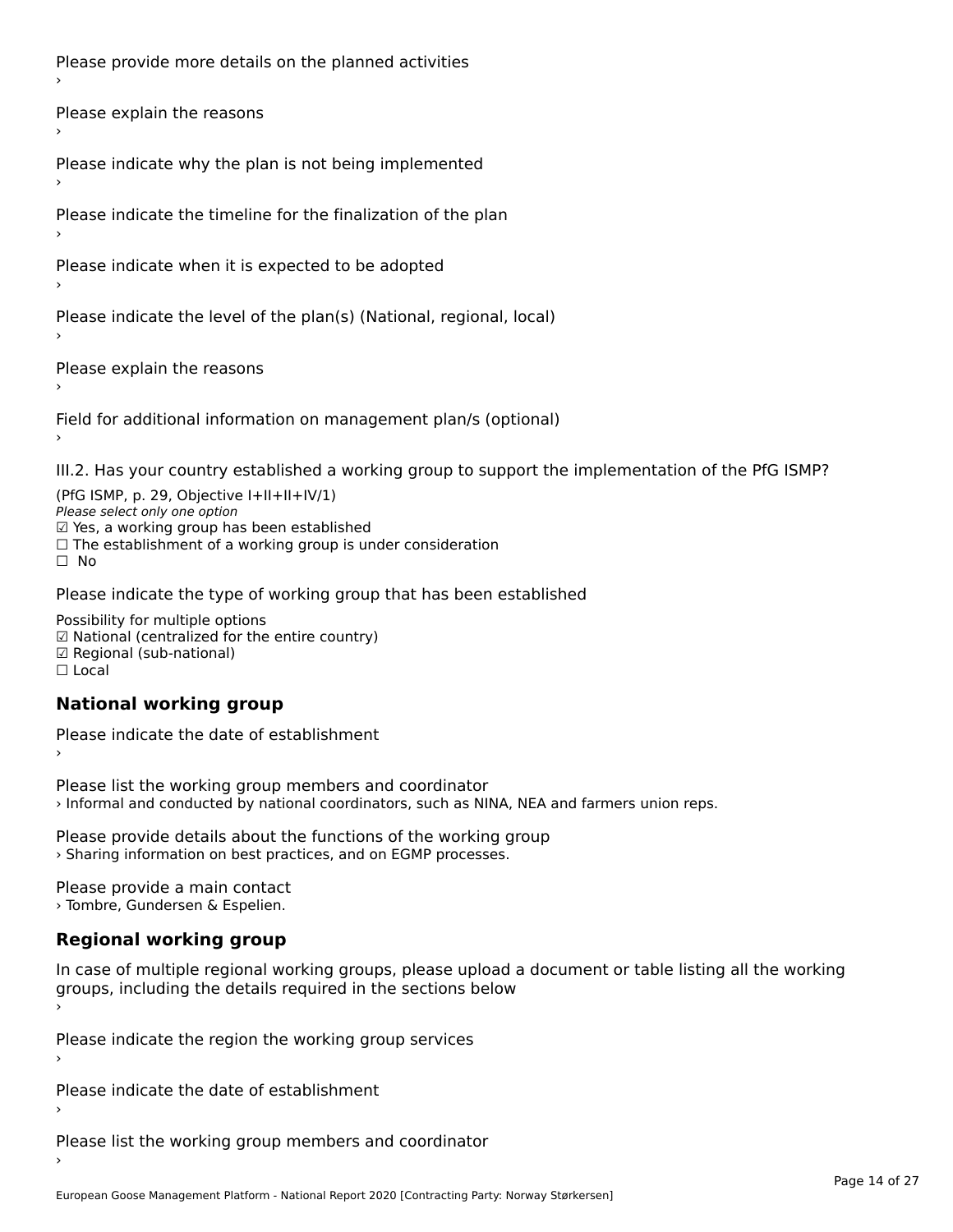Please provide details about the functions of the working group ›

Please provide a main contact ›

# **Local working group**

In case of multiple local working groups, please upload a document or table listing all the working groups, in case of multiple local working groups, please up ›

Please indicate the area the working group services ›

Please indicate the date of establishment ›

Please list the working group members and coordinator ›

Please provide details about the functions of the working group ›

Please provide a main contact ›

Please indicate by when a decision on the establishment will be taken

Please indicate which existing structure or capacity is responsible for the implementation of the PfG ISMP instead

Field for additional information on working group (optional)

#### **Objective I. Maintain a sustainable and stable Pink-footed Goose population and its range**range

III.3. Have key sites for the Pink-footed Goose been identified in your country?

```
(PfG ISMP, p. 32, Objective I/4)
יייכו סיווי, p: אב, סטןככנוע<br>Please select only one option
⊠ Yes<br>□ No
```
Please upload an Excel table and include specific information for each site on the following items

1 Country

2 Site

3 Size (ha)

4 Location (decimal geographic coordinates; and separately upload a map indicating roost and main foraging areas 4 Location<br>if possible)

- 5 Main habitat types
- 6 Has this site been afforded appropriate designation status at international levels (e.g. Ramsar site, SPA, etc.)?
- 6a Designation status
- 6b Date of designation
- 6c Any other relevant information
- 7 Has this site been afforded appropriate protected area status at national levels? 7a 11as uns site been and<br>7a 11a Desimetica status
- 7a Designation status<br>7b Date of designation
- 
- 7c Any other relevant information
- 8 Does a management plan exist that address the conservation requirements of pink-footed geese? 8a Provide brief details e.g. about the hunting regulations and other management regimes
- Provide brief details e.g. about the hunting regulations and other management regimes 8a<br>>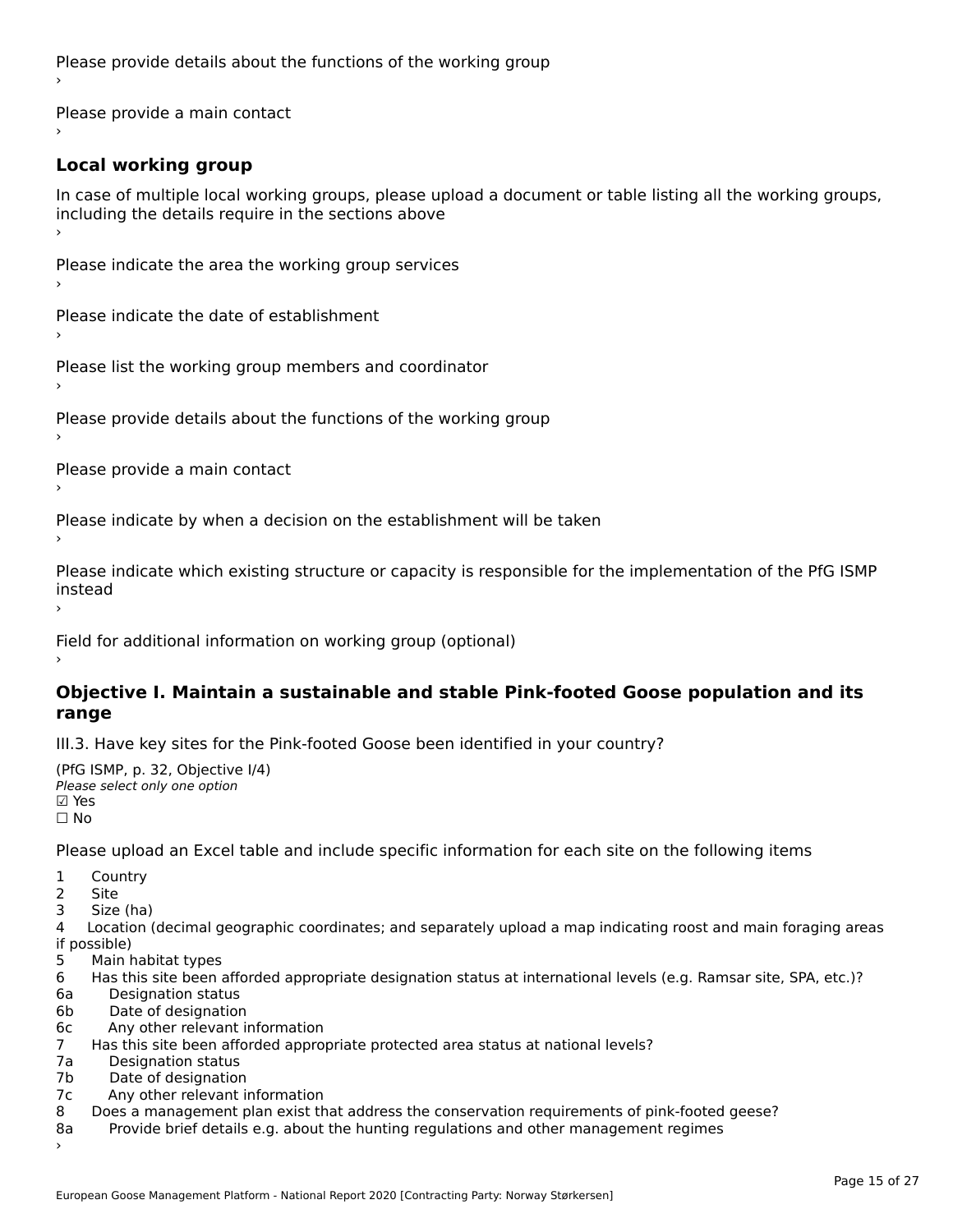You have attached the following documents to this answer.Specific information Norway.xlsx

Please explain the reasons›

III.4. Are measures being taken to restore and/or rehabilitate Pink-footed Geese roosting and/or feeding habitats?

(PfG ISMP, p. 33, Objective I+II/7) Possibility for multiple options ☐ In staging areas $\Box$  In staging areas □ in staging areas<br>□ In the wintering areas ☑ Not relevant

## **In the staging areas**

Please provide brief details, listing sites and measures ›

## **In the wintering areas**

Please provide brief details, listing sites and measures ›

Please explain the reasons

› Staging sites are numerous and availability of grazing similarly widespread.

III.5. Has a programme for prevention of Pink-footed Goose breeding on mainland been developed and implemented in your country?

 $(PC I CMP, p. 31, Ok)$ **[only for Norway]**

#### [only for Norway]

**Polly for Norway,**<br>Please select only one option riease select only one option<br>□ Yes, the programme is being implemented □ Tes, the programme is being implemented<br>□ Yes, but the programme is not being implemented to date □ Tes, but the programme is not being implem<br>□ No, but a programme is under development  $\boxtimes$  No

Please provide information on measures taken to date

Please provide results, if available

Please provide brief details on the measures and timeline of the programme

Please explain why it has not been implemented

Please provide brief details and expected date of enacting it

Please provide details on any other relevant activities undertaken, if any

#### **Keep agricultural conflicts to an acceptable level**

III.6. Are agricultural conflicts related to Pink-footed Geese (e.g. crop damage) currently at an acceptable level within your country?

(PfG ISMP, p. 33, Objective II  $(4+5)$ ) ∩ Please select only one option ☑ No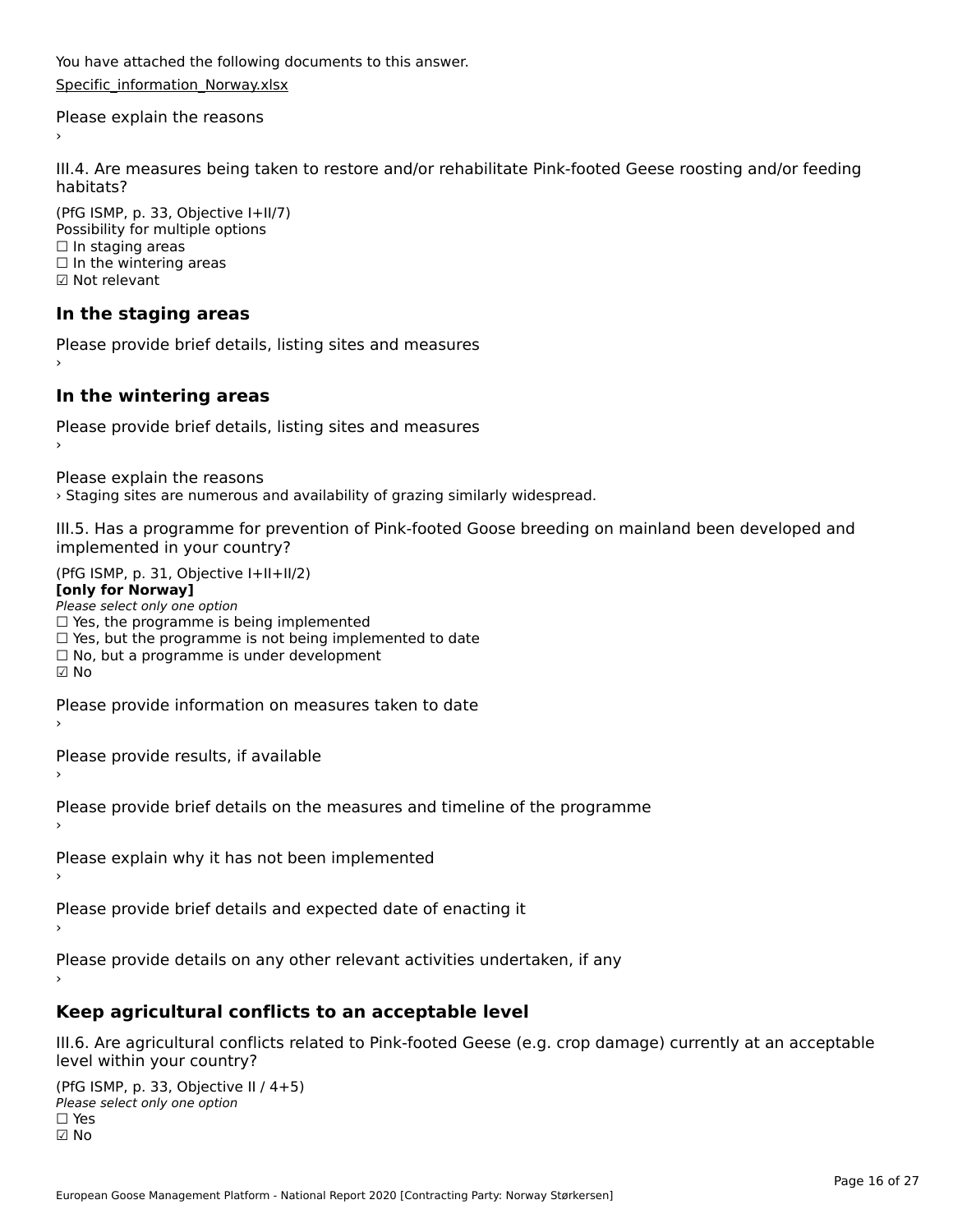Please indicate how these conflicts are being addressed › Mainly monitoring and possible use of subsidies.

Please provide further details, as necessary ›

## **Objective III. Avoid increase in tundra vegetation degradation on the breeding range**

III.7. Is the extent of arctic tundra degradation on Svalbard caused by the Pink-footed Goose monitored?

(PfG ISMP, p. 33-34, Objective III /8) **[only for Norway] ∐omy for Norway]**<br>Please select only one option

☐ No

Please provide details on the type of monitoring activities (who is conducting them and how they are conducted)

› Sample plots have been laid out and are monitored at regular intervals.

Is there an increase in the level of degradation of the arctic tundra? Please select only one optionriease<br>□ Yes ☑ No

Please provide any results or evidence

Please provide any results or evidence › Ongoing study.

Please explain the reasons

## **Objective IV. Allow for recreational use that does not jeopardize the population**

III.8. Does your country promote and/or implement (in the past three years) any national or regional (subnno. Does your country promote and/or implement (in the past timee years) any national or<br>national) hunting-related campaigns, training programmes and/or management activities ?

(PfG ISMP, p. 31, Objective VI/3)

**[only Norway and Denmark]** Possibility for multiple options Possibility for multiple options  $\boxtimes$  Wise use hunting practices ⊠ wise use nunting practices<br>☑ Best practices to reduce crippling rates ☑ Self-organization and coordination of local hunting ⊠ Sen-organization and coordination or local nunting<br>□ No campaigns, programmes or activities have been implemented

# **Wise use hunting practices**

Please provide brief details (attach files or provide web links, if available) › Training of hunters in techniques and behaviour is common.

## **Best practices to reduce crippling rates**

Please provide brief details (attach files or provide web links, if available) › Involvement of local, regional and national hunting organisations and the training of hunters help alleviate the issue.

## **Self-organization and coordination of local hunting**

Please provide brief details (attach files or provide web links, if available) › Organization of local hunters is beneficial to the hunters and is an ongoing excercise to comply With the *,* Organization or loca<br>targets of the ISSAP.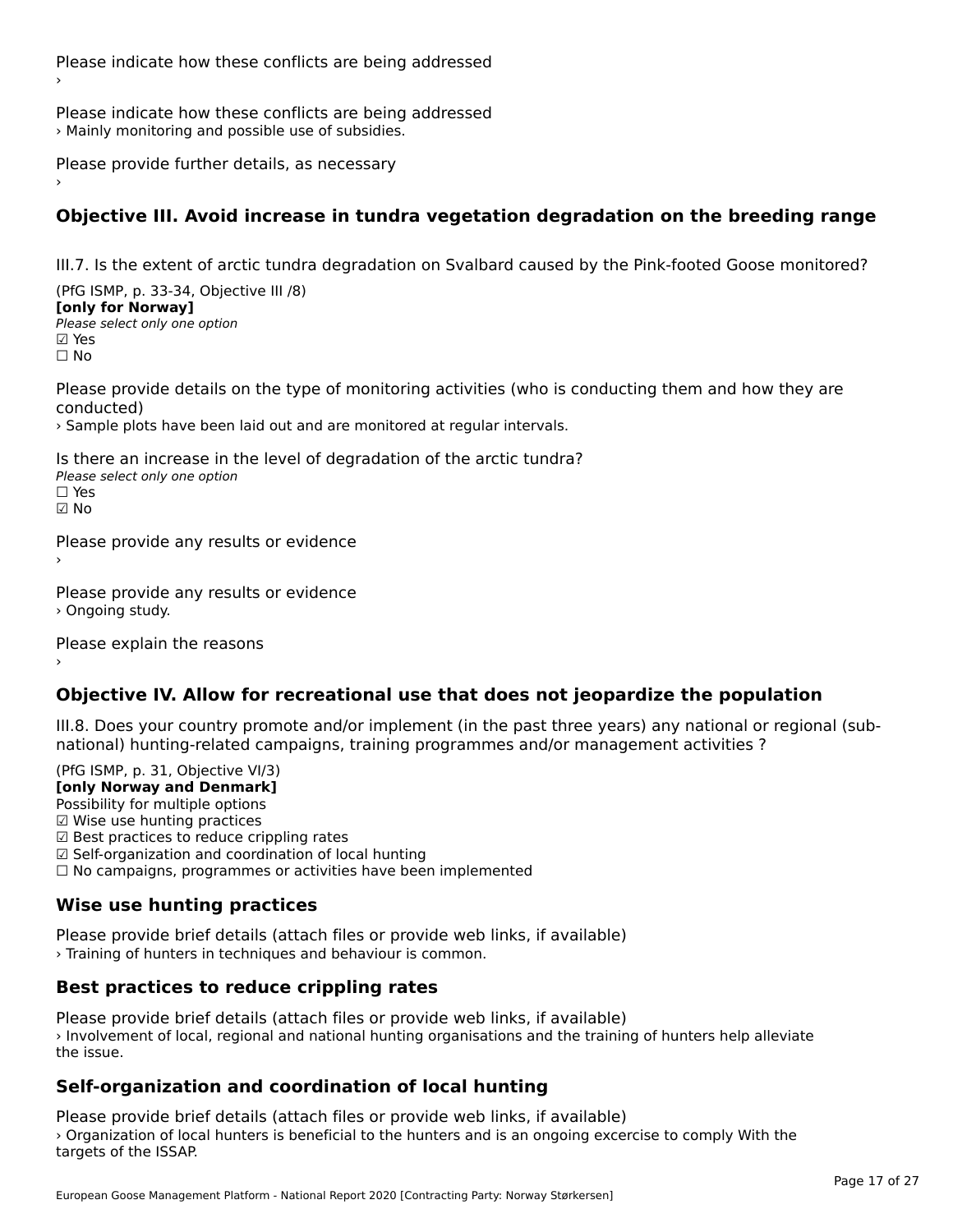$\,$ 

# **Optionally, please provide any other information related to the implementation of the PfG ISMP**

Please provide further information here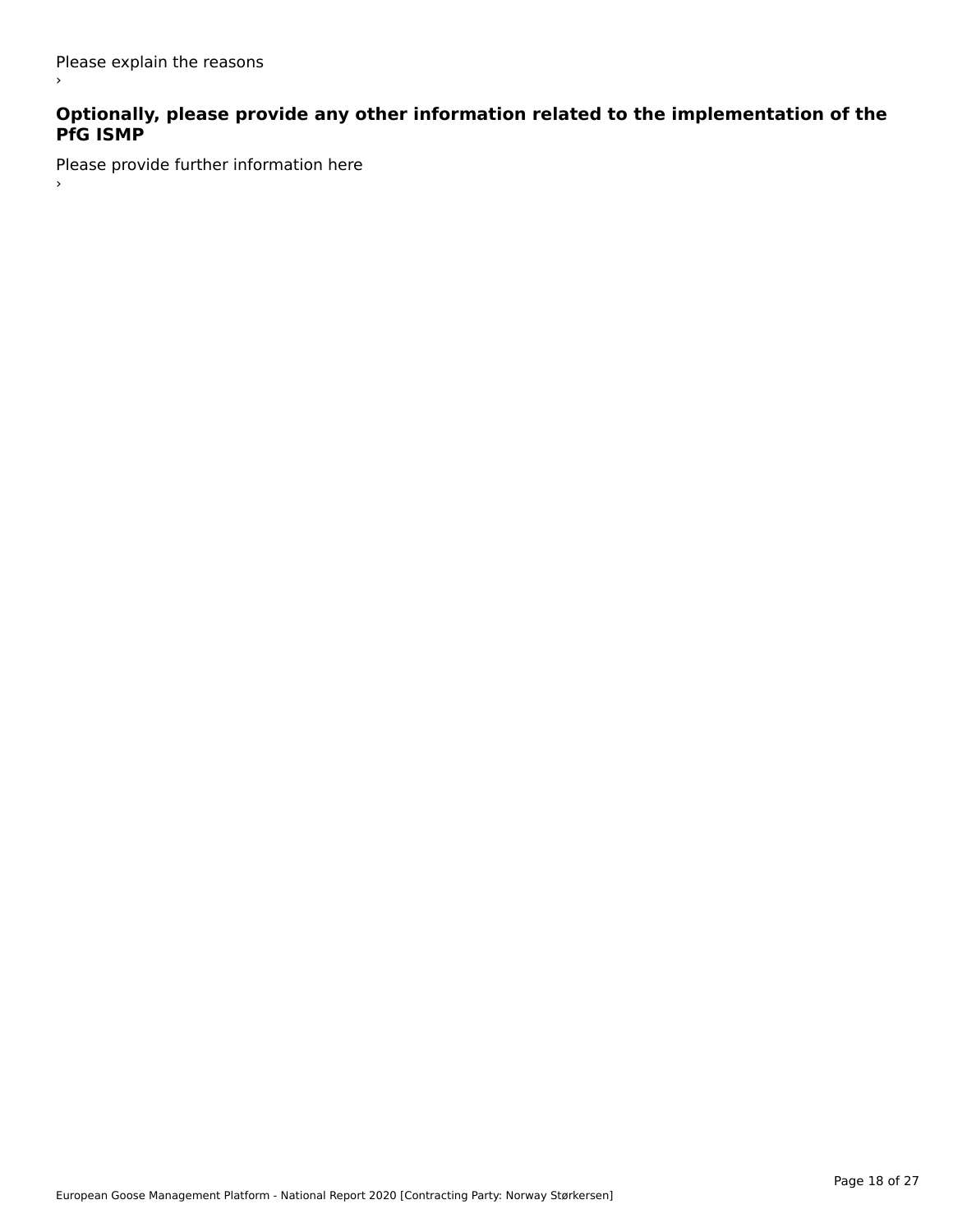#### **IV. Sub-section A: Taiga Bean Goose International Single Species Action Plan (TBG ISSAP) - Eastern 1 Management UnitAction Plan (TBG ISSAP) - Eastern 1 Management Unit**

Participating Range States**: Belarus, Estonia, Germany, Latvia, Ukraine** 

#### **Objective 1. Increase survival rate of adults**

## **Result 1.1 Legal harvest does not jeopardize an increase of adult survival rates**

IV.1. Has your country developed and adopted legislation for the closure of hunting of TBG to allow for TBG IV.1. Thas your country developed and add<br>to pass before goose hunting is opened?

(activity 1.1.1.1 Workplan for the implementation of non-AHM related actions (2018-2020) agreed at the 3rd EGM IWG meeting in Leeuwarden, the Netherlands in June 2018) **[all Participating Range States]**

[all Participating Range States]

Please select only one option ☑ Yes, developed and adopted

 ☐ Yes, developed but not adopted $\Box$  ies, developed but not adopted

Please describe what legislation has been developed › No hunting for this species allowed, ie fully protected.

Please indicate when it was adopted › As of 2002.

Please indicate how the legislation is enforced › Ordinary Control of Hunters and information through info to Hunters.

Please describe what legislation has been developed

Please indicate the timeframe when the legislation is expected to be adopted

Please explain the reasons

#### **IV.2. Please indicate how you are improving the knowledge of the occurrence of TBG on sub-species level in your country**on sub-species level in your country

on sub-species fever in your country<br>(activity 1.1.1.2 Workplan for the implementation of non-AHM related actions (2018-2020) agreed at the **Brd EGM IWG meeting in Leeuwarden, the Netherlands in June 2018)** 

#### [all Participating Range States]

IV.2.1. Ensuring national monitoring at all known key sites ™ Ensuring nutional<br>Please select only one option **⊠** Yes ☐ No

Please describe the activities undertaken › Contract With Nord University and BirdLife Norway.

Please list the key sites where monitoring activities are being undertaken **Predict in the Key stress where monitoring activities are particles**. Pasvik-valley, Finnmark county.

Please provide relevant documents or weblinks

Please explain the reasons

›

IV.2.2. Providing identification training to people carrying out the monitoring activities Please select only one option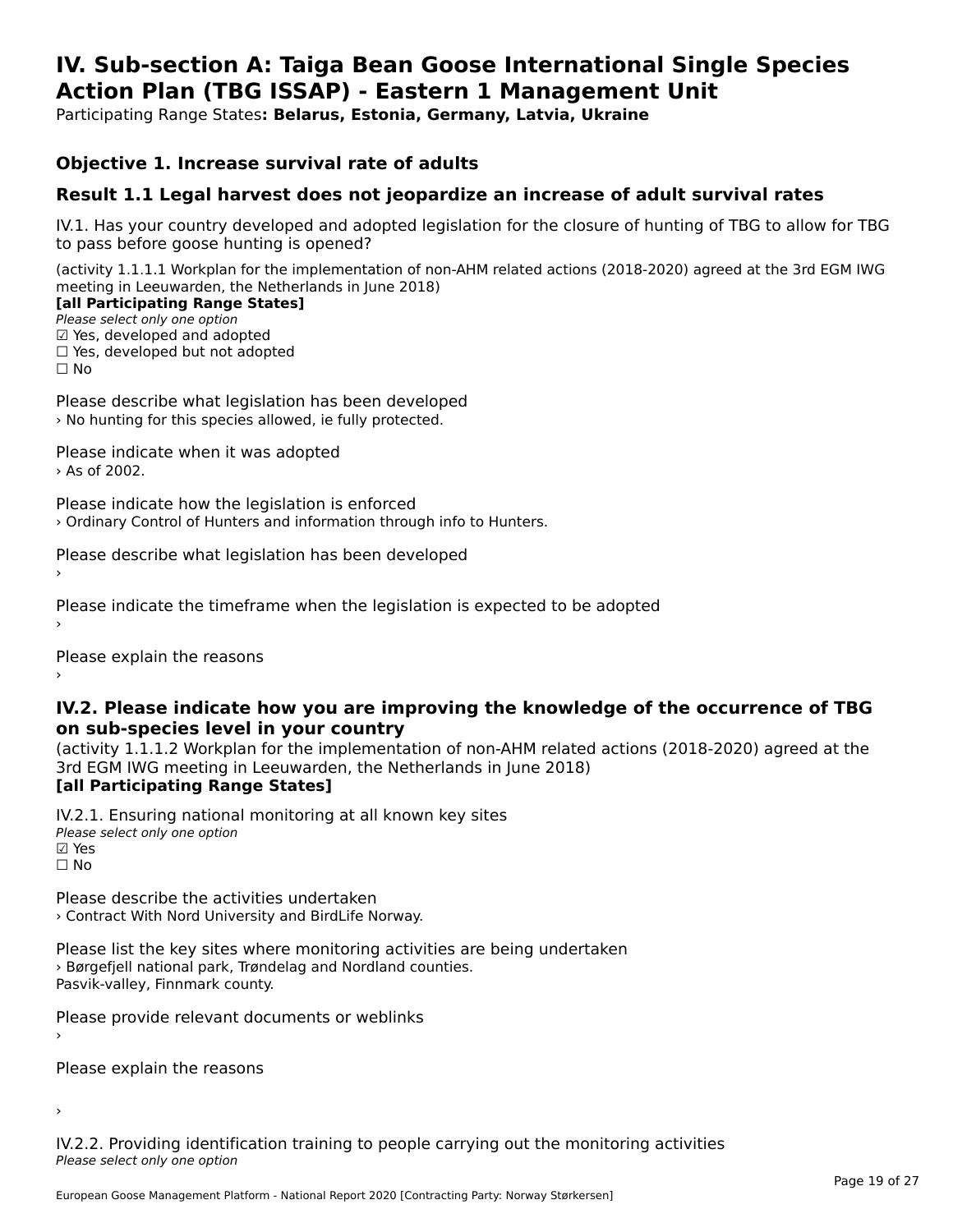| Y<br>L.<br>۰ |
|--------------|
| n            |

Please describe the activities undertaken›Please provide relevant identification materials or weblinks, if available Please explain the reasons › Expert bird watchers With no need. IV.2.3. Providing equipment to people carrying out the monitoring activities Please select only one option ☐ Yes☑ NoPlease describe the activities undertaken›Please provide relevant documents or weblinks Please explain the reasons › No need. IV.2.4. Carrying out a satellite/GPS tagging project on TBG in the wintering/staging areas rv.2.4. Carrying out a sc<br>Please select only one option ☐ Yes☑ No Please describe the activities undertaken›Please provide relevant documents or weblinks Please explain the reasons › Planned in Pasvik area. IV.2.5. Any other relevant activities Please select only one option ☑ Yes☐ NoPlease describe the activities undertaken

› DNA from feathers and droppings collected in Børgefjell.

Please provide relevant documents or weblinks

# **Result 1.2 Illegal harvest is reduced to non-significant levels**

IV.3. Does your country implement an awareness-raising campaign for hunters to complement necessary legislation changes?

(activity 1.2.2.1 Workplan for the implementation of non-AHM related actions (2018-2020) agreed at the 3rd EGM IWG meeting in Leeuwarden, the Netherlands in June 2018) **[Only for Belarus and Ukraine]**

[Only for Belarus and Ukraine] Please select only one option

riease select only one option<br>□ Yes, an awareness-raising campaign is being implemented<br>□ No, but an awareness-raising campaign is under development

□ No, but an awareness-raising campaign is under development<br>□ N

 $\square$  No

Please indicate who is involved in the implementation (e.g. national NGOs, research institutes, etc.) › Through ordinary info to Hunters.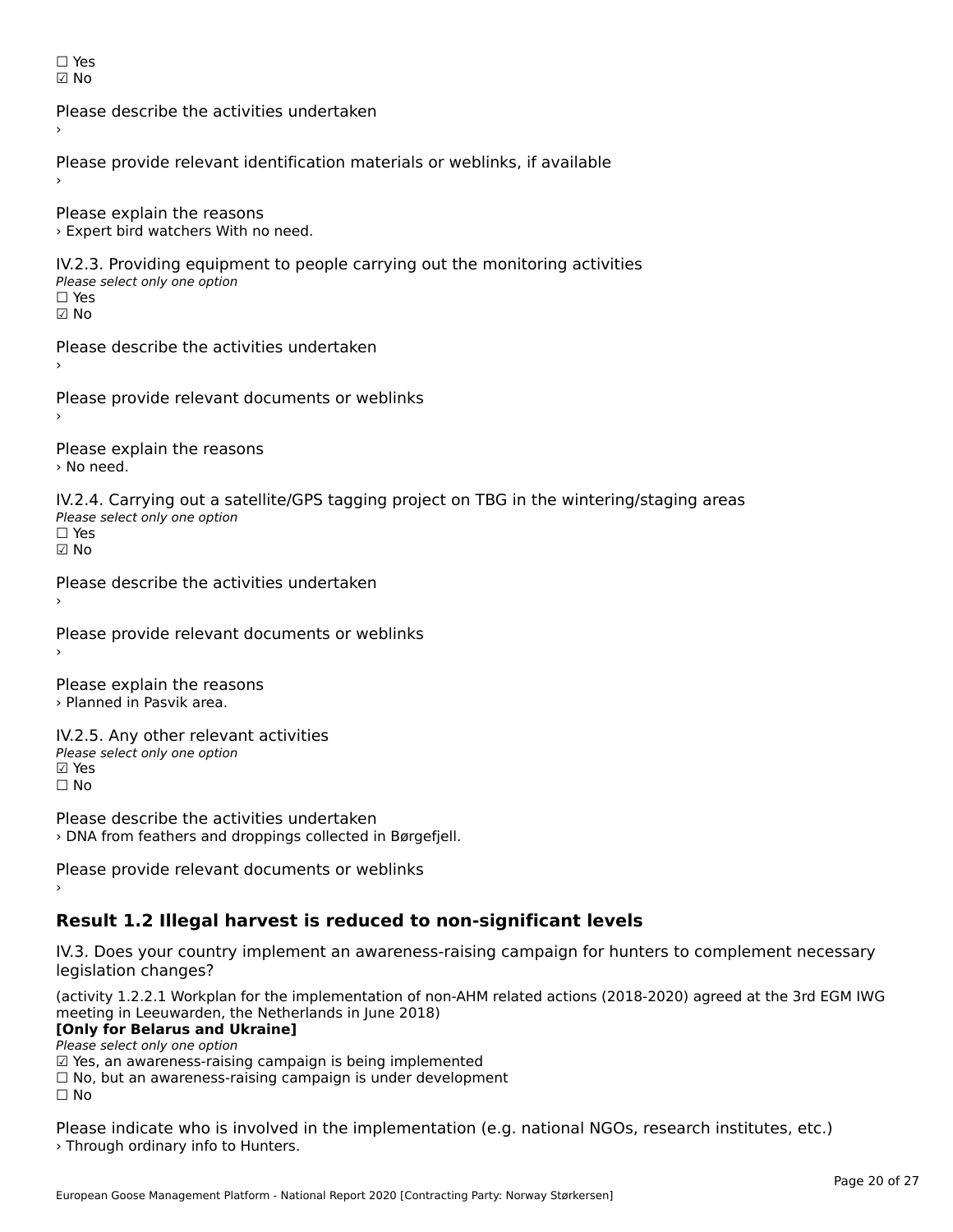Please provide brief details about the activities that are being implemented Please provide a weblink or upload more information on the campaign Does the campaign include guidance on identification of grey geese? **DOCS** the campaign mer<br>Please select only one option ☑ NoPlease upload identification guides and provide weblinks Please provide further information, if available Please explain the reasons › Only through ID guides, e.g. books and through hunting education. Please indicate who is in charge of developing the campaigns Please provide information on when the development is expected to be finalized Please indicate when the implementation of the campaign is envisaged to start Please provide reasons why an awareness-raising campaign is not in place IV.4. Has special publication on the occurrence of the Taiga Bean Goose been produced and disseminated? (activity 1.2.2.2 Workplan for the implementation of non-AHM related actions (2018-2020) agreed at the 3rd EGM IWG meeting in Leeuwarden, the Netherlands in June 2018) **[Only for Ukraine] Please select only one option** *Please select only one option*<br>□ Yes produced and disseminated □ Tes produced and dissemmate<br>□ Yes, currently being produced  $\boxtimes$  No Please provide details on dissemination, upload publication or provide weblink Please provide details on the timeframe Please indicate who is in charge of producing the publication Please provide details on the dissemination plans Please explain the reasons › Not funded.**Other objectives and results as decided by the EGM IWG Reducing Taiga Bean Goose crippling**

## IV.5. Have you undertaken any activities to reduce TBG crippling rates?

(activity agreed at the 1st EGM IWG meeting in Kristianstad, Sweden in December 2016) **[all Participating Range States]** Please select only one option☐ Yes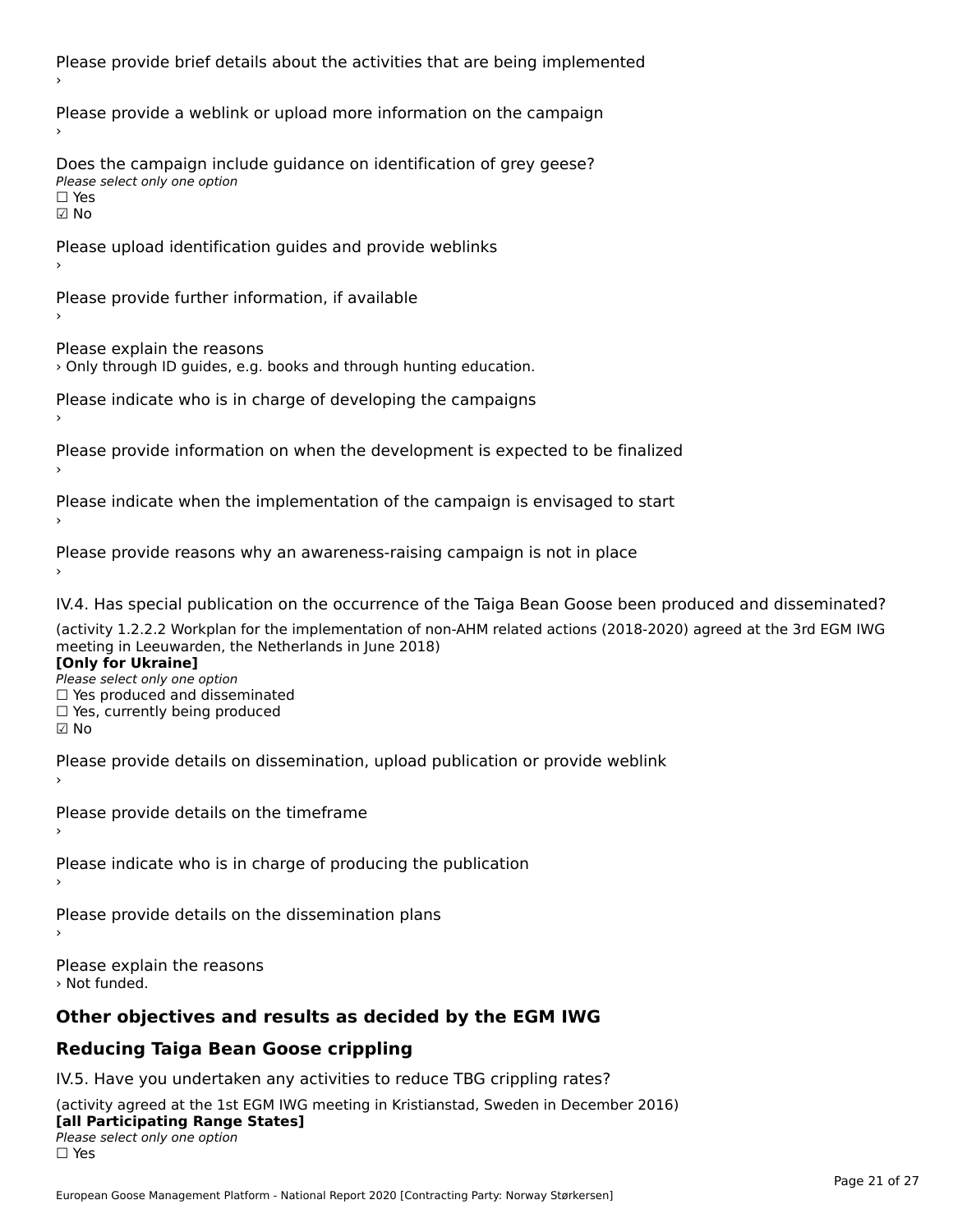☐ No☑ Not applicable

Please provide details on the activities

Please explain the reasons

Please explain the reasons › Protected and no hunt.

## **Raising identification skills and awareness amongst hunters**

IV.6. Have training programmes to develop identification skills amongst hunters been organized by national rv.o. riave training pro<br>hunting associations?

(activity agreed at the 1st EGM IWG meeting in Kristianstad, Sweden in December 2016) **[all Participating Range States] Fair T articipating Range**<br>Please select only one option

☐ No□ Not applicable

Please provide more information on the training programmes › Through ID guides and hunting education.

Have the training programmes been developed in cooperation with BirdLife partners and other conservation NGOs? Please select only one option☐ Yes

☑ No

›

Please provide a list of cooperating partners

Please provide more information of detailed activities with partners

Please upload any relevant materials

Please provide weblinks

Please explain the reasons

Please explain the reasons›

Please explain the reasons

# **Optionally, please provide any other information related to the implementation of the TBG ISSAP**

Please provide information here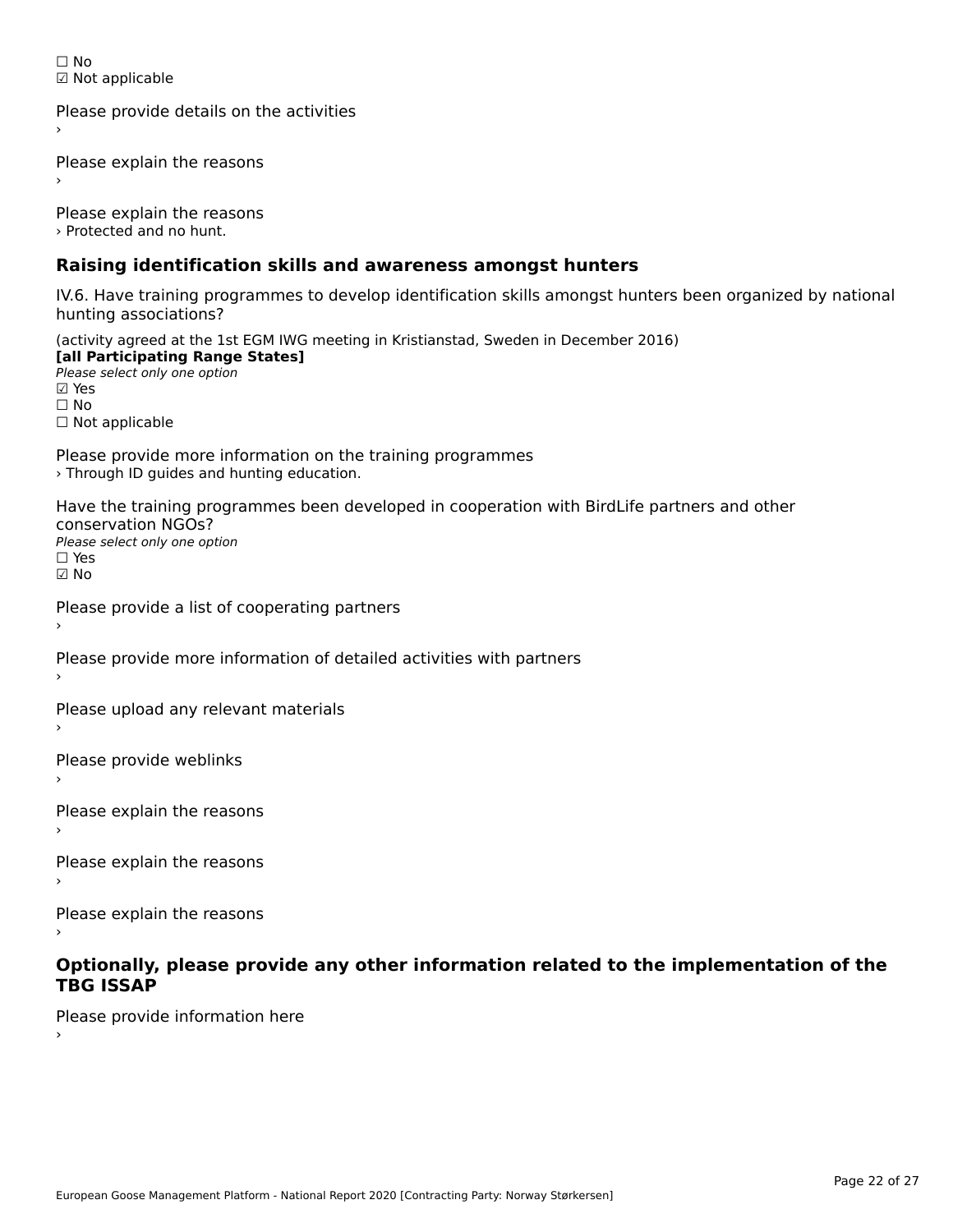# **V. Sub-section B: Taiga Bean Goose International Single SpeciesAction Plan (TBG ISSAP) - Western and Central Management Units**

Participating Range States: **Denmark**, **Finland**, **Norway, Sweden**, **UK**

# **Objective 1 Increase survival rate of adults**

## **Result 1.2 Illegal harvest is reduced to non-significant levels**

V.1. Is TBG shooting investigated in north-east Jutland and Zealand?

(activity 1.2.2.1 Workplan for the implementation of non-AHM related actions (2018-2020) agreed at the 3rd EGM IWG meeting in Leeuwarden, the Netherlands in June 2018) **[Only for Denmark] LOTTLY TOT DETITIONS**<br>Please select only one option

*riease*<br>□ Yes<br>□ No

Please indicate what activities have been undertaken›

Please provide results, relevant publications and weblinks ›

Please explain the reasons

#### **Result 1.3: Impact of huntable native predators in breeding and moulting areas is reduced**

V.2. Are annual campaigns undertaken amongst hunters in the breeding areas to strengthen fox v.z. Are annual campaigns und<br>management in your country?

(activity 1.3.1.1 Biannual Taiga Bean Goose implementation plan agreed at the 1st EGM IWG meeting in Kristianstad, Sweden in December 2016)

**[Only for Finland]** Please select only one optionriease<br>□ Yes □ Yes<br>□ No

Please list the areas where the campaigns are being undertaken

Please list the hunting associations involved

Please provide any other relevant details and weblinks ›

Please explain the reasons›

V.3. Has fox management in northernmost Finland been further strengthened by the Finnish Wildlife v.5. Has fox management in northernmost F<br>Agency and the Forestry and Parks Service?

(activity 1.3.1.2 Biannual Taiga Bean Goose implementation plan agreed at the 1st EGM IWG meeting in Kristianstad, Sweden in December 2016) Sweden in December 2016)

[Only for Finland]

**Please select only one option** □ Yes<br>□ No

Please explain what activities have taken place

Please provide results, relevant publications and weblinks ›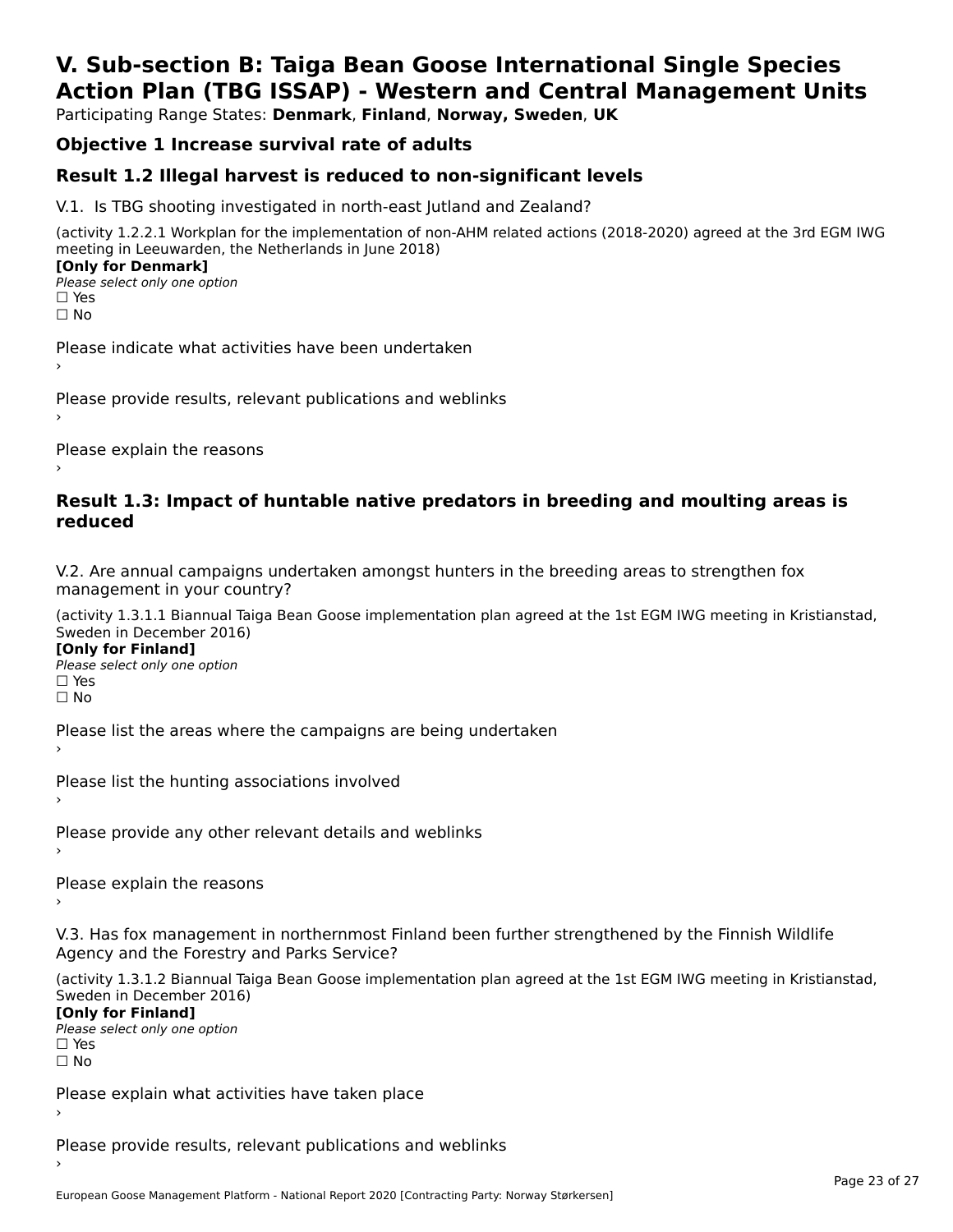# **Result 1.4: Impact of alien predators in breeding and moulting areas is reduced**

V.4. Does your country implement programmes for the eradication of the raccoon dog?

(activity 1.4.1.1 Workplan for the implementation of non-AHM related actions (2018-2020) agreed at the 3rd EGM IWG meeting in Leeuwarden, the Netherlands in June 2018) **[Only for Finland and Sweden]**

**Please select only one option** 

□ Yes<br>□ No

Please provide details about the eradication programme(s) (scope, implementing entities, etc.)

Please provide details on the effectiveness of the programmes

Please provide an update on the current status of the raccoon dog

Please explain the reasons

### **Objective 2. Increase reproductive rates**

#### **Result 2.2: Intraspecific competition in spring staging areas is reduced**

V.5. Please provide updates on the implementation of the "fields for geese" programme

(activity 2.2.1.1 Workplan for the implementation of non-AHM related actions (2018-2020) agreed at the 3rd EGM IWG meeting in Leeuwarden, the Netherlands in June 2018) **[Only for Sweden]**Loury for Swedent

V.6. Please provide information on the continuation and implementation of the "unharvested-fields-forbirds" programme (within the Common Agricultural Policy)birds" programme (within the Common Agricultural Policy)

(activity 2.2.1.2 and 2.2.1.3) **[Only for Finland]** ›

#### **Objective 3. Stop ongoing loss, fragmentation and degradation of habitats, and restore lost, fragmented and degraded habitats**

### **Result 3.1: Impact of forestry works is reduced**

V.7. Have working models been developed for wildlife-friendly forest management?

(activity 3.1.1.1 Workplan for the implementation of non-AHM related actions (2018-2020) agreed at the 3rd EGM IWG meeting in Leeuwarden, the Netherlands in June 2018)

#### **[Only for Finland]**

**Please select only one option** □ Yes<br>□ No

Please provide details on the working models developed

Are these models being implemented? ∩ne enese moders being<br>Please select only one option □ Yes<br>□ No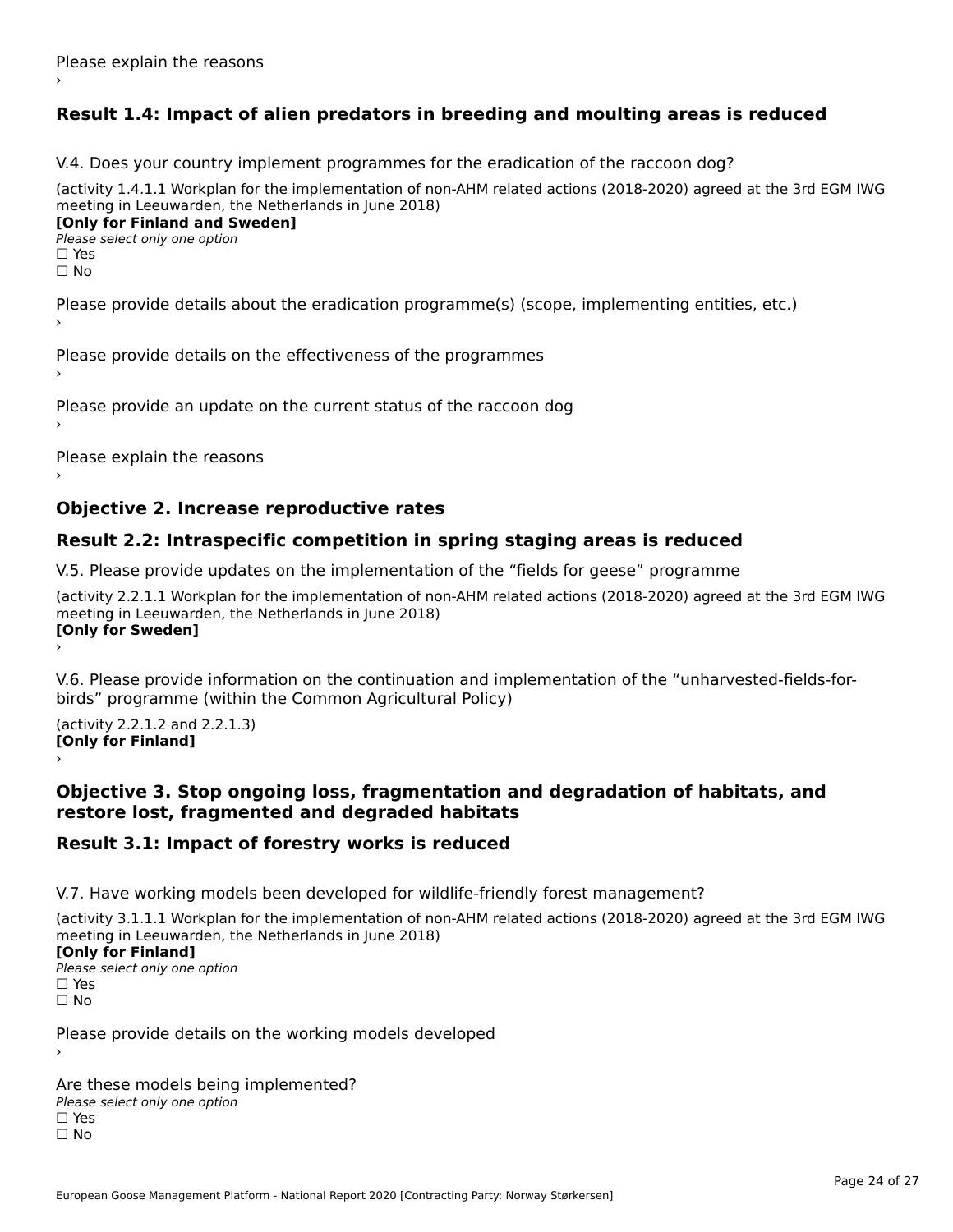Please provide more information on the progress Have these models been promoted to reach forest owners? ∩ave these models bee<br>Please select only one option □ Yes<br>□ No Please provide more information Please explain the reasons ›Have these models been promoted to reach forest corporations? ∩ave these models bee<br>Please select only one option

□ Yes<br>□ No

Please provide more information

Please explain the reasons ›

Please explain the reasons

Please explain the reasons

›

V.8. Please indicate the implementation progress to reach the annual goals for mire restoration

(activity 3.1.2.1 Workplan for the implementation of non-AHM related actions (2018-2020) agreed at the 3rd EGM IWG meeting in Leeuwarden, the Netherlands in June 2018)

#### **[all Participating Range States]**

› A ban on draining of mires has been adopted by the Government in Norway.

Some funds are available for repair and restoration of mires. Not sure if this is of relevance to the TBG.

#### **Result 3.3: Breeding, staging and wintering habitats are not further lost due to oil andgas or renewable energy developments**gas or renewable energy developments

V.9. Are you monitoring the collision risk posed by renewable energy developments to TBG close to the Special Protection Areas, identified as their important wintering sites?

(activity 3.3.1.1 Workplan for the implementation of non-AHM related actions (2018-2020) agreed at the 3rd EGM IWG meeting in Leeuwarden, the Netherlands in June 2018)

**[only for Denmark and other Range States as applicable] Please select only one option** □ Yes<br>□ No

Please provide information on the relevant actions that have been undertaken ›

Please provide any results, if available

Please explain the reasons

# **Result 3.4: Impact of agriculture on natural Taiga Bean Goose habitats is minimized**

V.10. Has the area of managed coastal grasslands under the Common Agricultural Policy (CAP) increased in

(activity 3.4.1.1 Workplan for the implementation of non-AHM related actions (2018-2020) agreed at the 3rd EGM IWG meeting in Leeuwarden, the Netherlands in June 2018)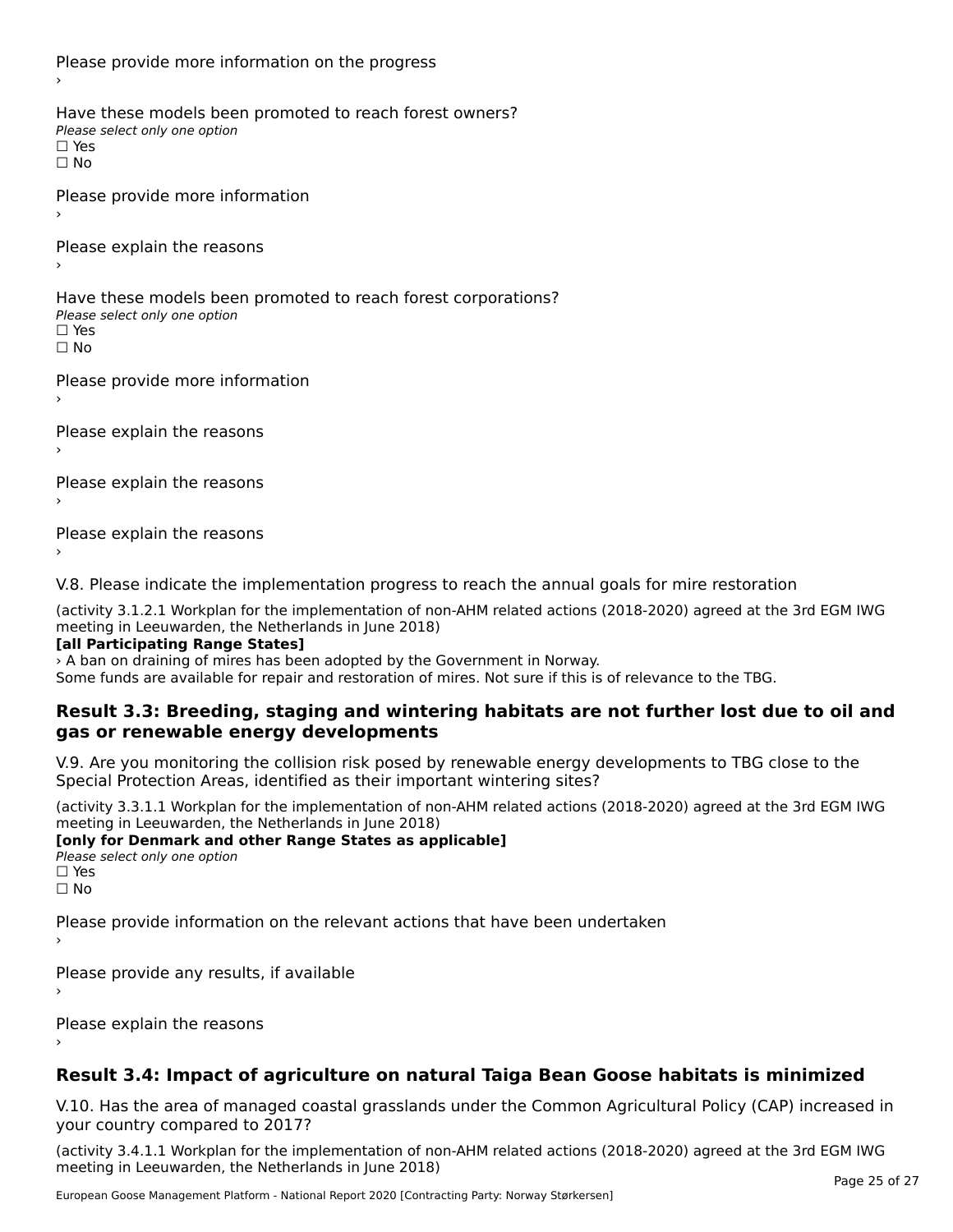#### **[only for Finland]**

**Please select only one option** ים וכ∍<br>⊡ No

Please indicate the size of the total area›

Please indicate the additional area managed since the beginning of 2017

Please describe the activities undertaken on grassland management

Please upload relevant documentation and provide weblinks

Please explain the reasons

#### **Other objectives and results as decided by the EGM IWG**

#### **Review factors possibly contributing to rapid declines in eastern England and implement appropriate management responses**implement appropriate management responses

V.11. Have possible factors causing population declines in eastern England been reviewed?

(activity 3.4.2. Workplan for the implementation of non-AHM related actions (2018-2020) agreed at the 3rd EGM IWG meeting in Leeuwarden, the Netherlands in June 2018) **[only for UK]**Please select only one optionriease<br>□ Yes □ Yes<br>□ No

Please describe those factors and provide further information as available

Are appropriate management responses to these factors being implemented? Please select only one option □ Yes<br>□ No

Please provide information on the activities implemented

Please provide information about the main achievements and results

Please explain the reasons

Please explain the reasons

#### **Reducing Taiga Bean Goose crippling**

V.12. Have you undertaken any activities in the past three years to reduce TBG crippling rates?

(activity agreed at the 1st EGM IWG meeting in Kristianstad, Sweden in December 2016)

**[all Participating Range States] Law Tarticipating Range**<br>Please select only one option □ Yes<br>□ No

☑ Not applicable

Please provide details on the activities